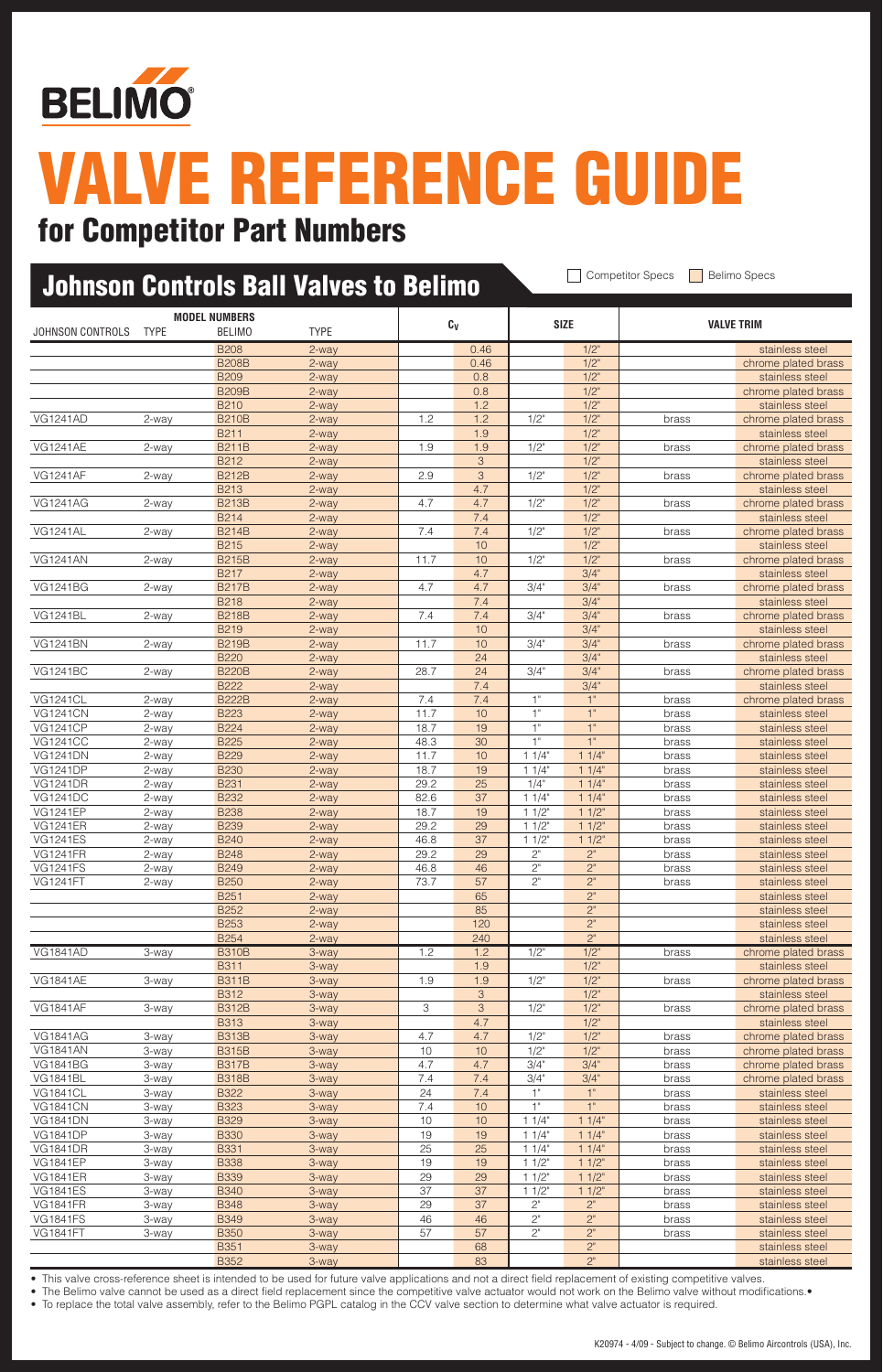

### for Competitor Part Numbers

### Johnson Controls Globe Valves to Belimo **Competitor Specs** Belimo Specs  $\nonumber$  **Model Numbers C**v **Size Size the Size of the Size of the Size of the Valve Tri** B208 2-way 0.46 1/2" stainless steel B208B 2-way 2-way 0.46 1/2" chrome plated brass B209 2-way 0.8 1/2" stainless steel B209B 2-way 2-way 0.8 1/2" chrome plated brass B210 2-way 2-way 1.2 1/2" 1/2" stainless steel VG7241CT 2-way B210B 2-way 0.73 1.2 1/2" 1/2" brass chrome plated brass B211 2-way 2-way 1.9 1.9 1/2" stainless stee VG7241ET 2-way B211B 2-way 1.7 1.9 1/2" 1/2" brass chrome plated brass B212 2-way 2-way 3 2 1/2" CHA Stainless steel 2-way 2-way 2-way 2-way 3 1/2" chrome plated brass<br>
2-way 2-way 4.7 1/2" stainless steel B213 2-way 4.7 1/2" stainless steel VG7241GT 2-way B213B 2-way 4.6 4.7 1/2" 1/2" brass chrome plated brass B214 2-way 2-way 7.4 2.12" Stainless steel 2-way **B214B** 2-way 2-way 2-way 2-way 2-way 2-way 2-way 2-way 2-way 2-way 2-way 2-way 2-way 2-way 2-way 2-way 2-way 2-way 2-way 2-way 2-way 2-way 2-way 2-way 2-way 2-way 2-way 2-way 2-way 2-way 2-way 2-way 2-way 2-way 2-wa B215 2-way 200 10 200 1/2" Constants are stainless steel 2-way B215B 2-way 2-way 2-way 2-way 2-way 2-way 2-way 2-way 2-way 2-way 2-way 2-way 2-way 2-way 2-way 2-way 2-B217 2-way 2-way 4.7 3/4" stainless steel 2-way <mark>B217B 2-way 2-way 4.7 4.7 3/4" chrome plated brass</mark> B218 2-way 7.4 3/4" stainless steel<br>B218B 2-way 7.3 7.4 3/4" 3/4" brass chrome plated bra VG7241LT 2-way B218B 2-way 7.3 7.4 3/4" 3/4" brass chrome plated brass B219 2-way 10 10 3/4" stainless steel 2-way 2-way 2-way 2-way 10 10 3/4" chrome plated brass B220 2-way 24 3/4" stainless stee<br>B220B 2-way 24 3/4" stainless stee 2-way **B220B** 2-way 2-way 24 3/4" chrome plated brass B222 2-way 7.4 3/4" stainless steel 2-way B222B 2-way 2-way 7.4 1" chrome plated brass VG7241NT 2-way B223 2-way 11.6 10 1" 1" brass stainless steel 2-way <mark>B224 2-way 2-way 19 1</mark> 19 1 1 2-way 2-way 2-way 2-way 2-way 2-way 2-way 2-way 2-way 2-way 2-way 2-way 2-w 2-way B225 2-way 30 1" stainless steel 2-way <mark>B229 2-way 2-way 2-way 10 11/4" contract the stainless steel</mark> VG7241PT 2-way B230 2-way 18.5 19 1 1/4" 1 1/4" brass stainless steel 2-way <mark>B231 2-way 25 1 1/4" stainless stee</mark> 2-way <mark>B232 2-way 37 11/4" stainless steel 2-way 37 11/4" stainless steel</mark><br>2-way 8238 2-way 19 11/2" stainless steel 2-way <mark>B238 2-way 2-way 19 11/2" charge the stainless steel</mark> VG7241RT 2-way B239 2-way 28.9 29 1 1/2" 1 1/2" brass stainless steel 2-way <mark>B240 2-way 2-way 37 11/2" stainless steel 2-way 8</mark> 2-way 37 2-way 37 2-way 37 2-way 30 2-way 2-way 37 2-way 2-way 2-way 2-way 2-way 29 29 2" stainless steel 2-way 37 2" stainless steel 2-way 29 2" stainless steel 2-way VG7241ST 2-way B249 2-way 46.2 46 2" 2" brass stainless steel 2-way <mark>B250 2-way 2-way 57 2" 2" stainless stee</mark> B251 2-way 65 2" stainless steel B252 2-way 85 2" stainless steel B253 2-way 20 120 2<sup>"</sup> 2<sup>"</sup> stainless steel B254 2-way 20 240 2<sup>"</sup> 2<sup>"</sup> 2<sup>"</sup> stainless steel VG7842CT 3-way B310B 3-way 0.73 1.2 1/2" 1/2" brass chrome plated brass B311 3-way 3-way 1.9 1.9 1/2" Next Stainless steel VG7842ET 3-way B311B 3-way 1.8 1.9 1/2" 1/2" brass chrome plated brass B312 3-way 3 3 1/2" stainless steel 3-way B312B 3-way 3 3 1/2" chrome plated brass B313 3-way 3-way 4.7 2 1/2" Stainless steel VG7842GT 3-way 8313B 3-way 3-way 4.6 4.7 1/2" 1/2" brass chrome plated brass 3-way B315B 3-way 10 10 1/2" chrome plated brass 3-way B317B 3-way 3-way 4.7 3/4" chrome plated brass VG7842LT 3-way B318B 3-way 7.3 7.4 3/4" 3/4" brass chrome plated brass 3-way B322 3-way 7.4 1" stainless steel<br>3-way B323 3-way 11.6 10 1" 1" brass stainless steel VG7842NT (VG7243 / stainless) 3-way B323 3-way 11.6 10 1" 1" 1" brass stainless steel  $3$ -way  $B329$   $3$ -way  $10$   $11/4$ " stainless steel VG7842PT (VG7243 / stainless) 3-way B330 3-way 18.5 19 1 1/4" 1 1/4" brass stainless steel 3-way <mark>B331 3-way 3-way 25 1 1/4" stainless steel 3-way 3-way 3-way 3-way 3-way 3-way 3-way 3-way 3-mail 3-way 3-mail 3-way 3-mail 3-way 3-mail 3-way 3-mail 3-way 3-mail 3-way 3-way 3-mail 3-way 3-way 3-way 3-way 3-way 3-w</mark> 3-way <mark>B338 3-way 3-way 19 11/2" stainless steel 3-way 3-way 3-way 11/2" stainless steel</mark> VG7842RT (VG7243 / stainless) 3-way B339 3-way 28.9 29 1 1/2" 1 1/2" brass stainless steel 3-way <mark>B340 3-way 37 11/2" stainless steel</mark> 3-way B348 3-way 37 2" stainless steel VG7842ST (VG7243 / stainless) 3-way B349 3-way 46.2 46 2" 2" brass statinless steel 3-way B350 3-way 3-way 57 2" stainless steel B351 3-way 68 2" stainless steel

B352 3-way 83 2" stainless steel This valve cross-reference sheet is intended to be used for future valve applications and not a direct field replacement of existing competitive valves

The Belimo valve cannot be used as a direct field replacement since the competitive valve actuator would not work on the Belimo valve without modifications.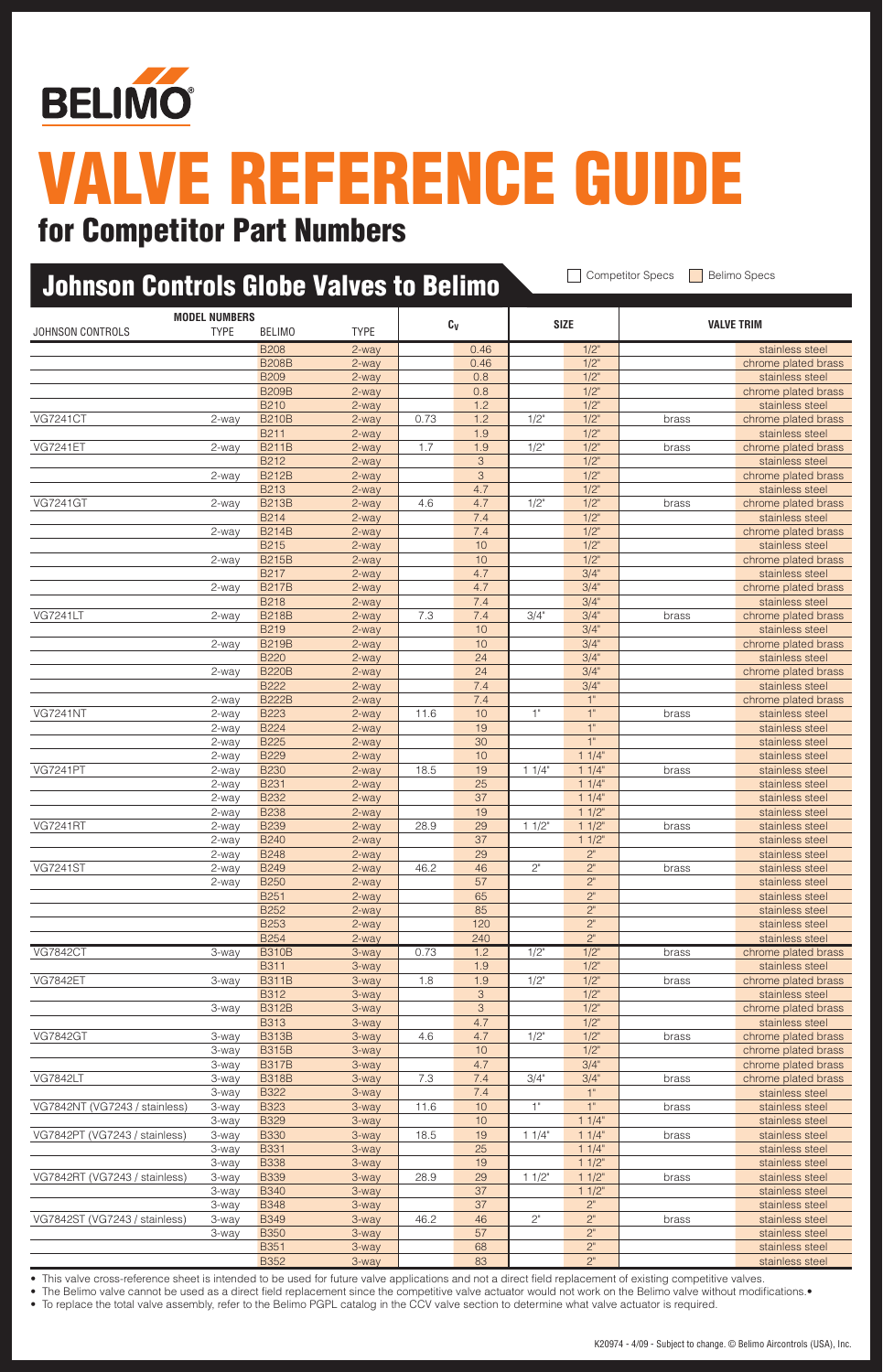

### for Competitor Part Numbers

| <b>Honeywell Ball Valves to Belimo</b> |                             |                |              |                | <b>Competitor Specs</b><br><b>Belimo Specs</b> |                      |                |                                        |
|----------------------------------------|-----------------------------|----------------|--------------|----------------|------------------------------------------------|----------------------|----------------|----------------------------------------|
|                                        | <b>MODEL NUMBERS</b>        |                |              | Cv             |                                                | <b>SIZE</b>          |                | <b>VALVE TRIM</b>                      |
| HONEYWELL                              | BELIMO                      | <b>TYPE</b>    |              |                |                                                |                      |                |                                        |
|                                        | <b>B208</b><br><b>B208B</b> | 2-way<br>2-way |              | 0.46<br>0.46   |                                                | $1/2$ "<br>$1/2$ "   |                | stainless steel<br>chrome plated brass |
|                                        | <b>B209</b>                 | 2-way          |              | 0.8            |                                                | $1/2$ "              |                | stainless steel                        |
|                                        | <b>B209B</b>                | 2-way          |              | 0.8            |                                                | $1/2$ "              |                | chrome plated brass                    |
|                                        | <b>B210</b>                 | 2-way          |              | 1.2            |                                                | $1/2$ "              |                | stainless steel                        |
| VB2ABBA                                | <b>B210B</b>                | 2-way          | 1.3          | 1.2            | $1/2$ "                                        | $1/2$ "              | brass          | chrome plated brass                    |
|                                        | <b>B211</b>                 | $2$ -way       |              | 1.9            |                                                | $1/2$ "              |                | stainless steel                        |
|                                        | <b>B211B</b>                | 2-way          |              | 1.9            |                                                | $1/2$ "              | brass          | chrome plated brass                    |
|                                        | B212                        | 2-way          |              | 3              |                                                | $1/2$ "              |                | stainless steel                        |
| VB2ADBA                                | <b>B212B</b>                | 2-way          | 2.6          | $\mathcal{S}$  | $1/2$ "                                        | $1/2$ "              | brass          | chrome plated brass                    |
|                                        | <b>B213</b>                 | 2-way          |              | 4.7            |                                                | $1/2$ "              |                | stainless steel                        |
| VB2AEBA                                | <b>B213B</b><br><b>B214</b> | 2-way          | 4.7          | 4.7<br>7.4     | 1/2"                                           | $1/2$ "<br>$1/2$ "   | brass          | chrome plated brass                    |
| VB2AFBA                                | <b>B214B</b>                | 2-way<br>2-way | 8            | 7.4            | 1/2"                                           | $1/2$ "              | brass          | stainless steel<br>chrome plated brass |
|                                        | <b>B215</b>                 | 2-way          |              | 10             |                                                | $1/2$ "              |                | stainless steel                        |
| VB2AGBA                                | <b>B215B</b>                | 2-way          | 11.7         | 10             | 1/2"                                           | $1/2$ "              | brass          | chrome plated brass                    |
|                                        | <b>B217</b>                 | 2-way          |              | 4.7            |                                                | 3/4"                 |                | stainless steel                        |
| VB2BABA                                | <b>B217B</b>                | 2-way          | 4.3          | 4.7            | 3/4"                                           | 3/4"                 | brass          | chrome plated brass                    |
|                                        | <b>B218</b>                 | 2-way          |              | 7.4            |                                                | 3/4"                 |                | stainless steel                        |
|                                        | <b>B218B</b>                | 2-way          |              | 7.4            |                                                | 3/4"                 |                | chrome plated brass                    |
|                                        | <b>B219</b>                 | 2-way          |              | 10             |                                                | 3/4"                 |                | stainless steel                        |
| VB2BBBA                                | <b>B219B</b>                | 2-way          | 10.1         | 10             | 3/4"                                           | 3/4"                 | brass          | chrome plated brass                    |
|                                        | <b>B220</b>                 | 2-way          |              | 24             |                                                | 3/4"                 |                | stainless steel                        |
| VB2BDBA                                | <b>B220B</b>                | 2-way          | 28.6         | 24             | 3/4"                                           | 3/4"                 | brass          | chrome plated brass                    |
|                                        | <b>B222</b><br><b>B222B</b> | 2-way          |              | 7.4<br>7.4     |                                                | 3/4"<br>1"           |                | stainless steel                        |
| VB2CABA                                | <b>B223</b>                 | 2-way<br>2-way | 9            | 10             | 1"                                             | 1"                   | brass          | chrome plated brass<br>stainless steel |
| VB2CBBA                                | <b>B224</b>                 | 2-way          | 15           | 19             | $1"$                                           | 1"                   | brass          | stainless steel                        |
| VB2CCBA                                | <b>B225</b>                 | 2-way          | 26.1         | 30             | 1"                                             | 1"                   | brass          | stainless steel                        |
|                                        | <b>B229</b>                 | 2-way          |              | 10             |                                                | 11/4"                |                | stainless steel                        |
| VB2DABA                                | <b>B230</b>                 | 2-way          | 14.9         | 19             | 11/4"                                          | 11/4"                | brass          | stainless steel                        |
|                                        | <b>B231</b>                 | 2-way          |              | 25             |                                                | 11/4"                |                | stainless steel                        |
| VB2DBBA                                | <b>B232</b>                 | 2-way          | 36.5         | 37             | 11/4"                                          | 11/4"                | brass          | stainless steel                        |
|                                        | <b>B238</b>                 | 2-way          |              | 19             |                                                | 11/2"                |                | stainless steel                        |
| VB2EABA                                | <b>B239</b>                 | 2-way          | 22.8         | 29             | 11/2                                           | 11/2                 | brass          | stainless steel                        |
| VB2EBBA                                | <b>B240</b>                 | 2-way          | 46.8         | 37             | 11/2"                                          | 11/2"                | brass          | stainless steel                        |
| VB2FABA                                | <b>B248</b><br><b>B249</b>  | 2-way          | 41.7         | 29<br>46       | 2"                                             | 2"<br>2"             |                | stainless steel                        |
| VB2FBBA                                | <b>B250</b>                 | 2-way<br>2-way | 71.1         | 57             | 2"                                             | 2"                   | brass<br>brass | stainless steel<br>stainless steel     |
|                                        | <b>B251</b>                 | 2-way          |              | 65             |                                                | 2"                   |                | stainless steel                        |
|                                        | <b>B252</b>                 | 2-way          |              | 85             |                                                | 2"                   |                | stainless steel                        |
|                                        | <b>B253</b>                 | 2-way          |              | 120            |                                                | $2^{\circ}$          |                | stainless steel                        |
|                                        | <b>B254</b>                 | 2-way          |              | 240            |                                                | $2"$                 |                | stainless steel                        |
| VB3AABA                                | <b>B310B</b>                | 3-way          | 1            | 1.2            | 1/2"                                           | 1/2                  | brass          | chrome plated brass                    |
|                                        | <b>B311</b>                 | 3-way          |              | 1.9            |                                                | 1/2"                 |                | stainless steel                        |
| VB3ABBA                                | <b>B311B</b>                | 3-way          | 2.4          | 1.9            | 1/2"                                           | 1/2"                 | brass          | chrome plated brass                    |
|                                        | <b>B312</b>                 | 3-way          |              | $\mathfrak{S}$ |                                                | 1/2"                 |                | stainless steel                        |
| VB3ACBA                                | <b>B312B</b>                | 3-way          | 4.3          | $\sqrt{3}$     | 1/2"                                           | $1/2$ "              | brass          | chrome plated brass                    |
|                                        | <b>B313</b><br><b>B313B</b> | 3-way<br>3-way |              | 4.7<br>4.7     |                                                | $1/2$ "<br>1/2"      |                | stainless steel<br>chrome plated brass |
|                                        | <b>B315B</b>                | 3-way          |              | 10             |                                                | 1/2"                 |                | chrome plated brass                    |
| VB3BBBA                                | <b>B317B</b>                | 3-way          | 3.8          | 4.7            | 3/4"                                           | 3/4"                 | brass          | chrome plated brass                    |
|                                        | <b>B318B</b>                | 3-way          |              | 7.4            |                                                | 3/4"                 |                | chrome plated brass                    |
| VB3CABA                                | <b>B322</b>                 | 3-way          | 8.6          | 7.4            | 1"                                             | 1"                   | brass          | stainless steel                        |
|                                        | <b>B323</b>                 | 3-way          |              | 10             |                                                | 1"                   |                | stainless steel                        |
| VB3DABA                                | <b>B329</b>                 | 3-way          | 12.7         | 10             | 11/4"                                          | 11/4"                | brass          | stainless steel                        |
|                                        | <b>B330</b>                 | 3-way          |              | 19             |                                                | 11/4"                |                | stainless steel                        |
|                                        | <b>B331</b>                 | 3-way          |              | 25             |                                                | 11/4"                |                | stainless steel                        |
| VB3EABA                                | <b>B338</b>                 | 3-way          | 13.4         | 19             | 11/2"                                          | $11/2$ "             | brass          | stainless steel                        |
|                                        | <b>B339</b>                 | 3-way          |              | 29             |                                                | 11/2"                |                | stainless steel                        |
|                                        | <b>B340</b>                 | 3-way          |              | 37             |                                                | 11/2"                |                | stainless steel                        |
| VB3FABA<br>VB3FBBA                     | <b>B348</b><br><b>B349</b>  | 3-way<br>3-way | 23.9<br>38.2 | 37<br>46       | 2"<br>$2"$                                     | 2"<br>2 <sup>n</sup> | brass          | stainless steel<br>stainless steel     |
|                                        | <b>B350</b>                 | 3-way          |              | 57             |                                                | 2"                   | brass          | stainless steel                        |
|                                        | <b>B351</b>                 | 3-way          |              | 68             |                                                | $2^{\circ}$          |                | stainless steel                        |
|                                        | <b>B352</b>                 | 3-way          |              | 83             |                                                | 2"                   |                | stainless steel                        |

• This valve cross-reference sheet is intended to be used for future valve applications and not a direct field replacement of existing competitive valves.

• The Belimo valve cannot be used as a direct field replacement since the competitive valve actuator would not work on the Belimo valve without modifications.•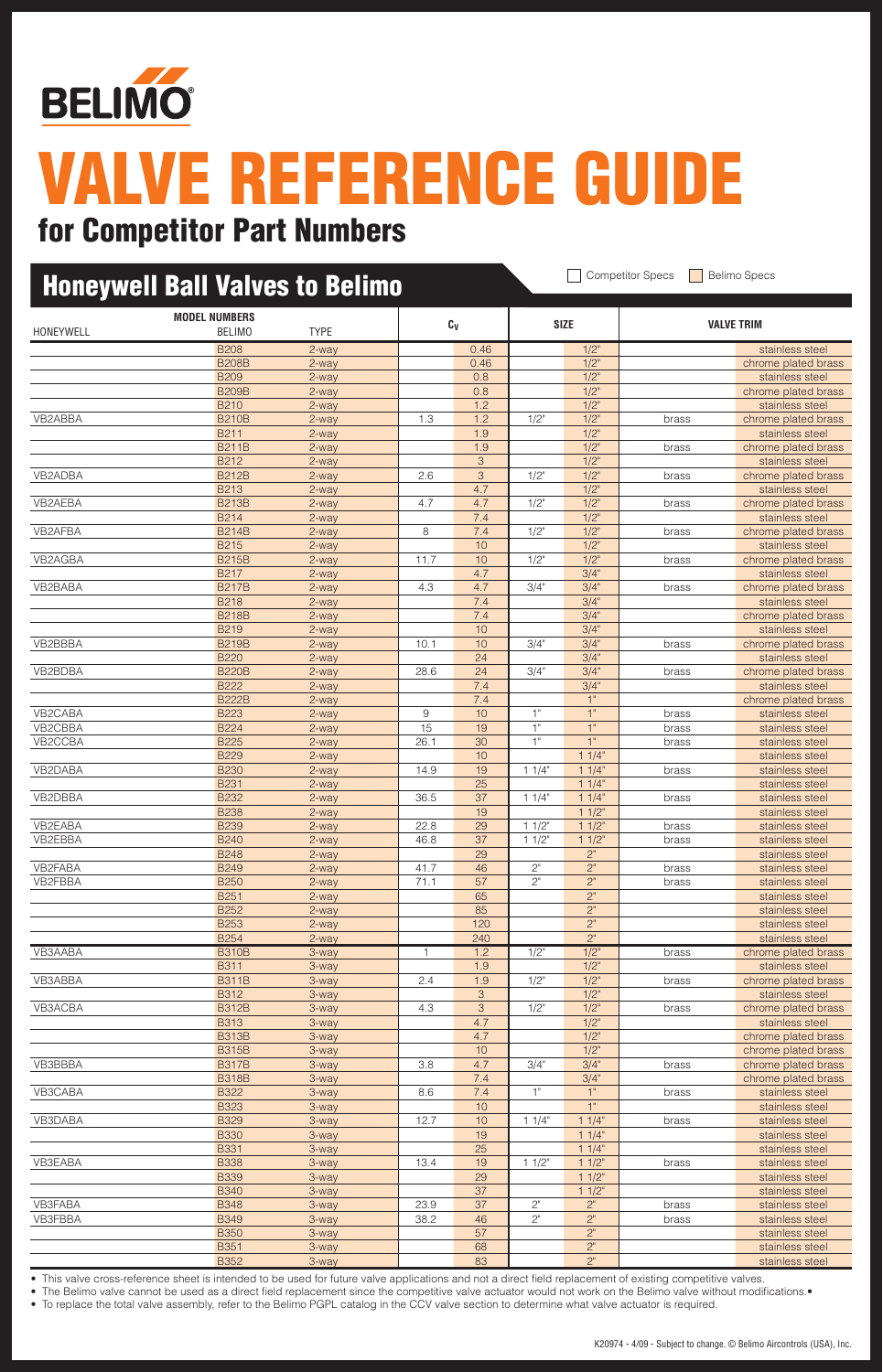

### for Competitor Part Numbers

|            | <b>Honeywell Cartridge Globe Valves to Belimo</b> |                |     |            |         |                    | <b>Competitor Specs</b><br><b>Belimo Specs</b> |                                        |  |
|------------|---------------------------------------------------|----------------|-----|------------|---------|--------------------|------------------------------------------------|----------------------------------------|--|
| HONEYWELL  | <b>MODEL NUMBERS</b><br><b>BELIMO</b>             | <b>TYPE</b>    |     | Cv         |         | <b>SIZE</b>        |                                                | <b>VALVE TRIM</b>                      |  |
|            | <b>B208</b>                                       | 2-way          |     | 0.46       |         | $1/2$ "            |                                                | stainless steel                        |  |
|            | <b>B208B</b>                                      | 2-way          |     | 0.46       |         | $1/2$ "            |                                                | chrome plated brass                    |  |
|            | <b>B209</b>                                       | 2-way          |     | 0.8        |         | $1/2$ "            |                                                | stainless steel                        |  |
|            | <b>B209B</b><br><b>B210</b>                       | 2-way<br>2-way |     | 0.8<br>1.2 |         | $1/2$ "<br>$1/2$ " |                                                | chrome plated brass                    |  |
| V5853A2030 | <b>B210B</b>                                      | 2-way          | 1.2 | 1.2        | 1/2"    | $1/2$ "            | brass                                          | stainless steel<br>chrome plated brass |  |
|            | <b>B211</b>                                       | 2-way          |     | 1.9        |         | $1/2$ "            |                                                | stainless steel                        |  |
| V5853A2048 | <b>B211B</b>                                      | 2-way          | 1.9 | 1.9        | $1/2$ " | $1/2$ "            | brass                                          | chrome plated brass                    |  |
|            | B <sub>212</sub>                                  | 2-way          |     | 3          |         | $1/2$ "            |                                                | stainless steel                        |  |
|            | <b>B212B</b>                                      | 2-way          |     | 3          |         | $1/2$ "            |                                                | chrome plated brass                    |  |
|            | <b>B213</b><br><b>B213B</b>                       | 2-way          |     | 4.7<br>4.7 |         | $1/2$ "<br>$1/2$ " |                                                | stainless steel                        |  |
|            | <b>B214</b>                                       | 2-way<br>2-way |     | 7.4        |         | $1/2$ "            |                                                | chrome plated brass<br>stainless steel |  |
|            | <b>B214B</b>                                      | 2-way          |     | 7.4        |         | $1/2$ "            |                                                | chrome plated brass                    |  |
|            | <b>B215</b>                                       | 2-way          |     | 10         |         | $1/2$ "            |                                                | stainless steel                        |  |
|            | <b>B215B</b>                                      | 2-way          |     | 10         |         | $1/2$ "            |                                                | chrome plated brass                    |  |
|            | <b>B217</b>                                       | 2-way          |     | 4.7        |         | 3/4"               |                                                | stainless steel                        |  |
| V5853A2063 | <b>B217B</b>                                      | 2-way          | 4.9 | 4.7        | 3/4"    | 3/4"               | brass                                          | chrome plated brass                    |  |
|            | <b>B218</b><br><b>B218B</b>                       | 2-way<br>2-way |     | 7.4<br>7.4 |         | 3/4"<br>3/4"       |                                                | stainless steel<br>chrome plated brass |  |
|            | B219                                              | 2-way          |     | 10         |         | 3/4"               |                                                | stainless steel                        |  |
|            | <b>B219B</b>                                      | 2-way          |     | 10         |         | 3/4"               |                                                | chrome plated brass                    |  |
|            | <b>B220</b>                                       | 2-way          |     | 24         |         | 3/4"               |                                                | stainless steel                        |  |
|            | <b>B220B</b>                                      | 2-way          |     | 24         |         | 3/4"               |                                                | chrome plated brass                    |  |
|            | <b>B222</b>                                       | 2-way          |     | 7.4        |         | 3/4"               |                                                | stainless steel                        |  |
|            | <b>B222B</b>                                      | 2-way          |     | 7.4        |         | 1"                 |                                                | chrome plated brass                    |  |
| V5863A3028 | <b>B223</b><br><b>B224</b>                        | 2-way<br>2-way | 11  | 10<br>19   | 1"      | 1"<br>1"           | brass                                          | stainless steel<br>stainless steel     |  |
|            | <b>B225</b>                                       | 2-way          |     | 30         |         | 1"                 |                                                | stainless steel                        |  |
|            | <b>B229</b>                                       | 2-way          |     | 10         |         | 11/4"              |                                                | stainless steel                        |  |
| V5863A3036 | <b>B230</b>                                       | 2-way          | 18  | 19         | 11/4"   | 11/4"              | brass                                          | stainless steel                        |  |
|            | <b>B231</b>                                       | 2-way          |     | 25         |         | 11/4"              |                                                | stainless steel                        |  |
|            | <b>B232</b>                                       | 2-way          |     | 37         |         | 11/4"              |                                                | stainless steel                        |  |
|            | <b>B238</b>                                       | 2-way          |     | 19         |         | 11/2"              |                                                | stainless steel                        |  |
| V5863A3044 | <b>B239</b><br><b>B240</b>                        | 2-way<br>2-way | 25  | 29<br>37   | 11/2"   | 11/2"<br>11/2"     | brass                                          | stainless steel<br>stainless steel     |  |
|            | <b>B248</b>                                       | 2-way          |     | 29         |         | 2"                 |                                                | stainless steel                        |  |
|            | <b>B249</b>                                       | 2-way          |     | 46         |         | 2"                 |                                                | stainless steel                        |  |
|            | <b>B250</b>                                       | 2-way          |     | 57         |         | 2"                 |                                                | stainless steel                        |  |
|            | <b>B251</b>                                       | 2-way          |     | 65         |         | 2"                 |                                                | stainless steel                        |  |
|            | <b>B252</b>                                       | 2-way          |     | 85         |         | 2 <sup>n</sup>     |                                                | stainless steel                        |  |
|            | <b>B253</b><br><b>B254</b>                        | 2-way          |     | 120<br>240 |         | 2"<br>$2"$         |                                                | stainless steel                        |  |
|            | <b>B310B</b>                                      | 2-way<br>3-way |     | 1.2        |         | $1/2$ "            |                                                | stainless steel<br>chrome plated brass |  |
|            | <b>B311</b>                                       | 3-way          |     | 1.9        |         | $1/2$ "            |                                                | stainless steel                        |  |
|            | <b>B311B</b>                                      | 3-way          |     | 1.9        |         | $1/2$ "            |                                                | chrome plated brass                    |  |
|            | <b>B312</b>                                       | 3-way          |     | $\sqrt{3}$ |         | $1/2$ "            |                                                | stainless steel                        |  |
|            | <b>B312B</b>                                      | 3-way          |     | $\sqrt{3}$ |         | $1/2$ "            |                                                | chrome plated brass                    |  |
|            | <b>B313</b>                                       | 3-way          |     | 4.7<br>4.7 |         | $1/2$ "<br>1/2"    |                                                | stainless steel<br>chrome plated brass |  |
|            | <b>B313B</b><br><b>B315B</b>                      | 3-way<br>3-way |     | $10$       |         | $1/2$ "            |                                                | chrome plated brass                    |  |
|            | <b>B317B</b>                                      | 3-way          |     | 4.7        |         | 3/4"               |                                                | chrome plated brass                    |  |
|            | <b>B318B</b>                                      | 3-way          |     | 7.4        |         | 3/4"               |                                                | chrome plated brass                    |  |
|            | <b>B322</b>                                       | 3-way          |     | 7.4        |         | 1"                 |                                                | stainless steel                        |  |
|            | <b>B323</b>                                       | 3-way          |     | 10         |         | 1"                 |                                                | stainless steel                        |  |
|            | <b>B329</b><br><b>B330</b>                        | 3-way          |     | 10<br>19   |         | 11/4"<br>11/4"     |                                                | stainless steel                        |  |
|            | <b>B331</b>                                       | 3-way<br>3-way |     | 25         |         | 11/4"              |                                                | stainless steel<br>stainless steel     |  |
|            | <b>B338</b>                                       | 3-way          |     | 19         |         | 11/2               |                                                | stainless steel                        |  |
|            | <b>B339</b>                                       | 3-way          |     | 29         |         | $11/2$ "           |                                                | stainless steel                        |  |
|            | <b>B340</b>                                       | 3-way          |     | 37         |         | $11/2$ "           |                                                | stainless steel                        |  |
|            | <b>B348</b>                                       | 3-way          |     | 37         |         | 2"                 |                                                | stainless steel                        |  |
|            | <b>B349</b>                                       | 3-way          |     | 46         |         | 2 <sup>n</sup>     |                                                | stainless steel                        |  |
|            | <b>B350</b><br><b>B351</b>                        | 3-way<br>3-way |     | 57<br>68   |         | 2"<br>$2"$         |                                                | stainless steel<br>stainless steel     |  |
|            | <b>B352</b>                                       | 3-way          |     | 83         |         | 2 <sup>n</sup>     |                                                | stainless steel                        |  |

• This valve cross-reference sheet is intended to be used for future valve applications and not a direct field replacement of existing competitive valves.

• The Belimo valve cannot be used as a direct field replacement since the competitive valve actuator would not work on the Belimo valve without modifications. • To replace the total valve assembly, refer to the Belimo PGPL catalog in the CCV valve section to determine what valve actuator is required.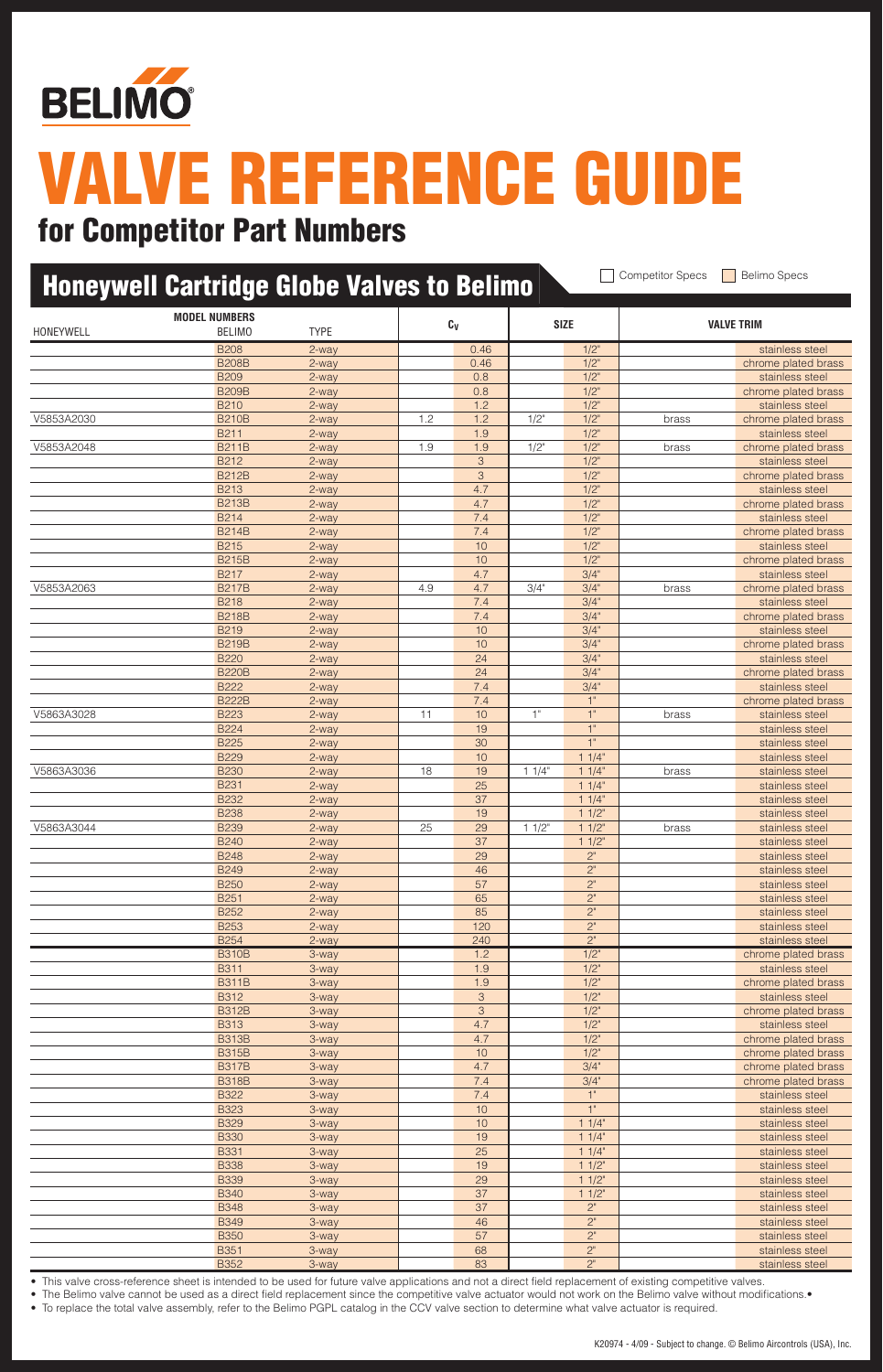

### for Competitor Part Numbers

| <b>Competitor Specs</b><br><b>Belimo Specs</b><br><b>Honeywell V5011N Globe Valves to Belimo</b> |                                       |                |      |                     |             |                    |       |                                        |  |  |
|--------------------------------------------------------------------------------------------------|---------------------------------------|----------------|------|---------------------|-------------|--------------------|-------|----------------------------------------|--|--|
| HONEYWELL                                                                                        | <b>MODEL NUMBERS</b><br><b>BELIMO</b> | <b>TYPE</b>    |      | $\text{C}_\text{V}$ |             | <b>SIZE</b>        |       | <b>VALVE TRIM</b>                      |  |  |
|                                                                                                  | <b>B208</b>                           | 2-way          |      | 0.46                |             | $1/2$ "            |       | stainless steel                        |  |  |
|                                                                                                  | <b>B208B</b>                          | 2-way          |      | 0.46                |             | $1/2$ "            |       | chrome plated brass                    |  |  |
|                                                                                                  | <b>B209</b>                           | 2-way          |      | 0.8                 |             | $1/2$ "            |       | stainless steel                        |  |  |
|                                                                                                  | <b>B209B</b>                          | 2-way          |      | 0.8                 |             | $1/2$ "            |       | chrome plated brass                    |  |  |
|                                                                                                  | <b>B210</b>                           | 2-way          |      | 1.2                 |             | $1/2$ "            |       | stainless steel                        |  |  |
| V5011N1016                                                                                       | <b>B210B</b>                          | 2-way          | 1.16 | 1.2                 | $1/2$ "     | $1/2$ "            | brass | chrome plated brass                    |  |  |
|                                                                                                  | <b>B211</b>                           | 2-way          |      | 1.9                 |             | $1/2$ "            |       | stainless steel                        |  |  |
| V5011N1024                                                                                       | <b>B211B</b><br><b>B212</b>           | 2-way          | 1.86 | 1.9<br>3            | $1/2$ "     | $1/2$ "            | brass | chrome plated brass                    |  |  |
| V5011N1032                                                                                       | <b>B212B</b>                          | 2-way<br>2-way | 2.9  | 3                   | $1/2$ "     | $1/2$ "<br>$1/2$ " | brass | stainless steel<br>chrome plated brass |  |  |
|                                                                                                  | <b>B213</b>                           | 2-way          |      | 4.7                 |             | 1/2"               |       | stainless steel                        |  |  |
| V011N1040                                                                                        | <b>B213B</b>                          | 2-way          | 4.7  | 4.7                 | 1/2"        | $1/2$ "            | brass | chrome plated brass                    |  |  |
|                                                                                                  | <b>B214</b>                           | 2-way          |      | 7.4                 |             | $1/2$ "            |       | stainless steel                        |  |  |
|                                                                                                  | <b>B214B</b>                          | 2-way          |      | 7.4                 |             | $1/2$ "            |       | chrome plated brass                    |  |  |
|                                                                                                  | <b>B215</b>                           | 2-way          |      | 10                  |             | $1/2$ "            |       | stainless steel                        |  |  |
| V5011N1057                                                                                       | <b>B215B</b>                          | 2-way          | 7.3  | 10                  | 3.4"        | $1/2$ "            | brass | chrome plated brass                    |  |  |
|                                                                                                  | <b>B217</b>                           | 2-way          |      | 4.7                 |             | 3/4"               |       | stainless steel                        |  |  |
|                                                                                                  | <b>B217B</b>                          | 2-way          |      | 4.7                 |             | 3/4"               |       | chrome plated brass                    |  |  |
|                                                                                                  | <b>B218</b>                           | 2-way          |      | 7.4                 |             | 3/4"               |       | stainless steel                        |  |  |
|                                                                                                  | <b>B218B</b>                          | 2-way          |      | 7.4                 |             | 3/4"               |       | chrome plated brass                    |  |  |
|                                                                                                  | <b>B219</b>                           | 2-way          |      | 10                  |             | 3/4"               |       | stainless steel                        |  |  |
|                                                                                                  | <b>B219B</b>                          | 2-way          |      | 10                  |             | 3/4"               |       | chrome plated brass                    |  |  |
|                                                                                                  | <b>B220</b>                           | 2-way          |      | 24                  |             | 3/4"               |       | stainless steel                        |  |  |
|                                                                                                  | <b>B220B</b>                          | 2-way          |      | 24                  |             | 3/4"               |       | chrome plated brass                    |  |  |
|                                                                                                  | <b>B222</b>                           | 2-way          |      | 7.4                 |             | 3/4"               |       | stainless steel                        |  |  |
| V5011N1065                                                                                       | <b>B222B</b><br><b>B223</b>           | 2-way          | 11.7 | 7.4<br>10           | 1"          | 1"<br>1"           |       | chrome plated brass                    |  |  |
|                                                                                                  |                                       | 2-way          |      |                     |             | 1"                 | brass | stainless steel                        |  |  |
|                                                                                                  | <b>B224</b><br><b>B225</b>            | 2-way<br>2-way |      | 19<br>30            |             | 1"                 |       | stainless steel<br>stainless steel     |  |  |
|                                                                                                  | <b>B229</b>                           | 2-way          |      | 10                  |             | 11/4"              |       | stainless steel                        |  |  |
| V5011N1073                                                                                       | <b>B230</b>                           | 2-way          |      | 19                  | 11/4"       | 11/4"              | brass | stainless steel                        |  |  |
|                                                                                                  | <b>B231</b>                           | 2-way          |      | 25                  |             | 11/4"              |       | stainless steel                        |  |  |
|                                                                                                  | <b>B232</b>                           | 2-way          |      | 37                  |             | 11/4"              |       | stainless steel                        |  |  |
|                                                                                                  | <b>B238</b>                           | 2-way          |      | 19                  |             | 11/2"              |       | stainless steel                        |  |  |
| V5011N1081                                                                                       | <b>B239</b>                           | 2-way          |      | 29                  | 11/2"       | 11/2               | brass | stainless steel                        |  |  |
|                                                                                                  | <b>B240</b>                           | 2-way          |      | 37                  |             | 11/2"              |       | stainless steel                        |  |  |
|                                                                                                  | <b>B248</b>                           | 2-way          |      | 29                  | 1/2"        | $2^{\circ}$        | brass | stainless steel                        |  |  |
| V5011N1099                                                                                       | <b>B249</b>                           | 2-way          | 46.8 | 46                  | $2^{\circ}$ | 2"                 | brass | stainless steel                        |  |  |
|                                                                                                  | <b>B250</b>                           | 2-way          |      | 57                  |             | 2"                 |       | stainless steel                        |  |  |
|                                                                                                  | B <sub>251</sub>                      | 2-way          |      | 65                  |             | 2"                 |       | stainless steel                        |  |  |
|                                                                                                  | B252                                  | 2-way          |      | 85                  |             | 2"                 |       | stainless steel                        |  |  |
|                                                                                                  | <b>B253</b>                           | 2-way          |      | 120                 |             | 2"                 |       | stainless steel                        |  |  |
|                                                                                                  | <b>B254</b>                           | 2-way          |      | 240                 |             | 2"                 |       | stainless steel                        |  |  |
|                                                                                                  | <b>B310B</b>                          | 3-way          |      | 1.2                 |             | $1/2$ "            |       | chrome plated brass                    |  |  |
|                                                                                                  | <b>B311</b>                           | 3-way          |      | 1.9                 |             | $1/2$ "            |       | stainless steel                        |  |  |
| V5013N1030                                                                                       | <b>B311B</b>                          | 3-way          | 2.9  | 1.9                 | 1/2"        | $1/2$ "            | brass | chrome plated brass                    |  |  |
|                                                                                                  | <b>B312</b><br><b>B312B</b>           | 3-way<br>3-way |      | 3<br>3              |             | $1/2$ "<br>$1/2$ " |       | stainless steel<br>chrome plated brass |  |  |
|                                                                                                  | <b>B313</b>                           | 3-way          |      | 4.7                 |             | $1/2$ "            |       | stainless steel                        |  |  |
| V5013N1048                                                                                       | <b>B313B</b>                          | 3-way          | 4.7  | 4.7                 | 1/2"        | 1/2"               | brass | chrome plated brass                    |  |  |
|                                                                                                  | <b>B315B</b>                          | 3-way          |      | 10                  |             | $1/2$ "            |       | chrome plated brass                    |  |  |
|                                                                                                  | <b>B317B</b>                          | 3-way          |      | 4.7                 |             | 3/4"               |       | chrome plated brass                    |  |  |
| V5013N1055                                                                                       | <b>B318B</b>                          | 3-way          | 7.3  | 7.4                 | 3/4"        | 3/4"               | brass | chrome plated brass                    |  |  |
|                                                                                                  | <b>B322</b>                           | 3-way          |      | 7.4                 |             | 1"                 |       | stainless steel                        |  |  |
| V5013N1063                                                                                       | <b>B323</b>                           | 3-way          |      | 10                  | 1"          | 1"                 | brass | stainless steel                        |  |  |
|                                                                                                  | <b>B329</b>                           | 3-way          |      | 10                  |             | 11/4"              |       | stainless steel                        |  |  |
| V5013N1071                                                                                       | <b>B330</b>                           | 3-way          | 18.7 | 19                  | 11/4"       | 11/4"              | brass | stainless steel                        |  |  |
|                                                                                                  | <b>B331</b>                           | 3-way          |      | 25                  |             | 11/4"              |       | stainless steel                        |  |  |
|                                                                                                  | <b>B338</b>                           | 3-way          |      | 19                  |             | $11/2$ "           |       | stainless steel                        |  |  |
| V513N1089                                                                                        | <b>B339</b>                           | 3-way          | 29.3 | 29                  | 11/2"       | $11/2$ "           | brass | stainless steel                        |  |  |
|                                                                                                  | <b>B340</b>                           | 3-way          |      | 37                  |             | 11/2"              |       | stainless steel                        |  |  |
|                                                                                                  | <b>B348</b>                           | 3-way          |      | 37                  |             | 2"                 |       | stainless steel                        |  |  |
| V5013N1097                                                                                       | <b>B349</b>                           | 3-way          | 46.8 | 46                  | $2^{\circ}$ | 2 <sup>n</sup>     | brass | stainless steel                        |  |  |
|                                                                                                  | <b>B350</b>                           | 3-way          |      | 57                  |             | 2"                 |       | stainless steel                        |  |  |
|                                                                                                  | <b>B351</b>                           | 3-way          |      | 68                  |             | 2"                 |       | stainless steel                        |  |  |
|                                                                                                  | <b>B352</b>                           | 3-way          |      | 83                  |             | 2 <sup>n</sup>     |       | stainless steel                        |  |  |

• This valve cross-reference sheet is intended to be used for future valve applications and not a direct field replacement of existing competitive valves.

• The Belimo valve cannot be used as a direct field replacement since the competitive valve actuator would not work on the Belimo valve without modifications.•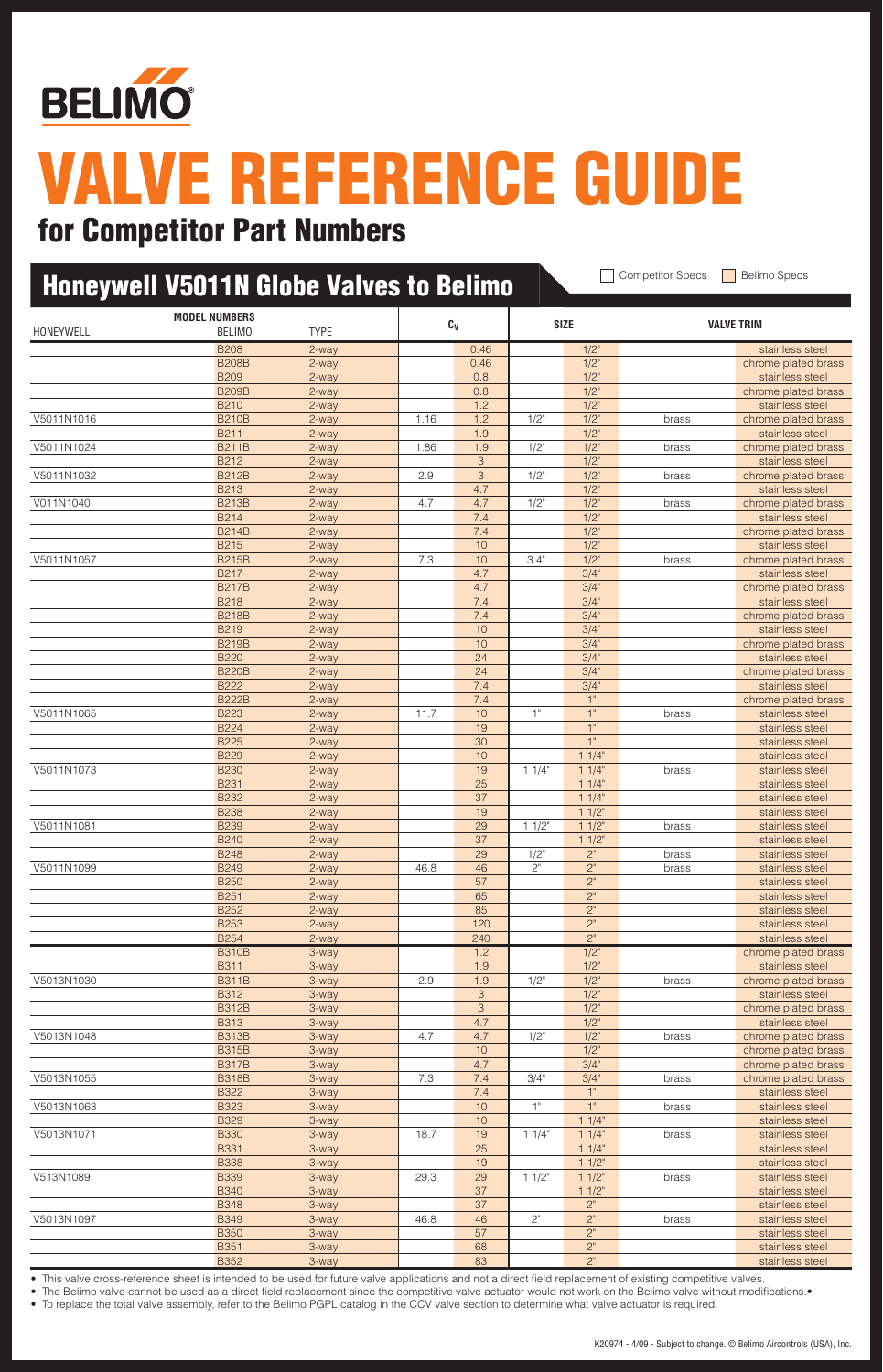

### Siemens Globe Valves to Belimo Competitor Specs Belimo Specs **Model Numbers Cv Size Valve Trim** Siemens Belimo tYPE B208 2-way 2008 2-way 2-way 20046 2008 2008 2009 2012 2020 2031 2032 2033 2040 2012 2020 2031 2032 20 B208B 2-way 2008 2-way 2-way 2014 2.02 2.46 1/2" chrome plated brass B209 2-way 2008 2-way 2-way 2-way 2-way 2008 2009 2012 2021 2021 2022 2030 2040 2051 2062 2071 2082 2082 2082 20 B209B 2-way 2008 2-way 2-way 2008 2-way 2008 2-way 2008 2-way 2008 2009 2012 B210 2-way 2-way 1.2 1.2 1/2" stainless steel 599-02030 **B210B** 2-way 1 1 1.2 1/2" 1/2" brass chrome plated brass B211 2-way 1.9 1.9 1/2" stainless steel 599-02036 B211B 2-way 1.6 1.9 1/2" 1/2" brass chrome plated brass B212 2-way 3 1/2" stainless steel 599-02038 B212B 2-way 2.5 3 1/2" 1/2" brass chrome plated brass B213 2-way 2-way 2-way 2-way 2-way 2-way 2-way 2-way 2-way 2-way 2-way 2-way 2-way 2-way 2-way 2-way 2-way 2-way 2-way 2-way 2-way 2-way 2-way 2-way 2-way 2-way 2-way 2-way 2-way 2-way 2-way 2-way 2-way 2-way 2-way 2-way 2 599-02041 B213B 2-way 4 4.7 1/2" 1/2" brass chrome plated brass B214 2-way 7.4 1/2" stainless steel B214B 2-way 7.4 1/2" chrome plated brass B215 2-way 10 10 1/2" stainless steel B215B 2-way 10 10 1/2" chrome plated brass B217 2-way 2-way 2-way 2-way 2-way 2-way 2-way 2-way 2-way 2-way 3/4" 3/4" 2-way 3/4" 2-way 3/4" 2-way 3/4" 2-way 3/4" 2-way 3/4" 2-way 3/4" 2-way 3/4" 2-way 3/4" 2-way 3/4" 2-way 3/4" 2-way 3/4" 2-way 3/4" 2-way 3/4" 2-wa 599-02044 B217B 2-way 6.3 4.7 3/4" 3/4" brass chrome plated brass B218 2-way 2-way 2-way 2-way 2-way 2-way 2-way 2-way 2-mail 2014 2014 3/4" B218B 2-way 2-way 7.4 3/4" Chrome plated brass B219 2-way 10 10 3/4" stainless steel B219B 2-way 2-way 10 10 3/4" chrome plated brass B220 2-way 24 24 3/4" stainless steel B220B 2-way 2-way 24 24 3/4" chrome plated brass B222 2-way 2-way 7.4 3/4" stainless steel<br>B222B 2-way 7.4 1" chrome plated br B222B 2-way 2-way 7.4 1" chrome plated brass 599-02046 B223 2-way 10 10 1" 1" brass stainless steel B224 2-way 19 19 19 1<sup>"</sup> stainless steel B225 2-way 30 1" stainless steel B229 2-way 10 10 10 11/4" stainless steel 599-02084 B230 2-way 19 1 1/4" 1 1/4" brass stainless steel B231 2-way 25 1/2" 1 1/4" stainless stee B232 2-way 2-way 37 1/2" 1 1/4" stainless steel<br>B238 2-way 19 1/2" 1 1/2" stainless steel B238 2-way 19 1/2" 1 1/2" **1** 2" stainless steel 599-02087 B239 2-way | 25 29 | 11/2" 11/2" | brass stainless steel B240 2-way 2-way 2012 37 1/2" 1 1/2" stainless steel B248 2-way 2-way 29 1/2" 2" stainless steel 599-03008 B249 2-way 46 2" 2" stainless steel stainless steel B250 2-way 2-way 57 1/2" 2" stainless steel B251 2-way 2009 2-way 2009 B251 2-way 2009 2-way 2009 2-way 3.5 at 2.5 at 2.6 at 2.6 at 2.6 at 2.6 at 2.6 at 2.6 at 2.6 at 2.6 at 2.6 at 2.6 at 2.6 at 2.6 at 2.6 at 2.6 at 2.6 at 2.6 at 2.6 at 2.6 at 2.6 at 2.6 at 2.6 at 2 B252 2-way 2 35 2" stainless steel B253 2-way 120 2" 2" stainless steel B254 2-way 20 240 2" stainless steel 599-10250 B310B 3-way 1 1.2 1/2" 1/2" chrome plated brass B311 3-way 1.9 1.9 1.9 1/2" stainless steel B311B 3-way 1.9 1/2" 1/2" | chrome plated brass B312 3-way 1/2" 3 1/2" stainless steel 599-10253 B312B 3-way 2.5 3 1/2" 1/2" chrome plated brass B313 3-way 1/2" 3-way 2.5 and 3-way 2.5 and 3.7 and 3.7 and 3.7 and 3.7 and 3.7 and 3.7 and 3.7 and 3.7 and 3.7 and 3.7 and 3.7 and 3.7 and 3.7 and 3.7 and 3.7 and 3.7 and 3.7 and 3.7 and 3.7 and 3.7 and 3.7 and 3.7 and 3. 599-10254 B313B 3-way 4 4.7 1/2" 1/2" Chrome plated brass 599-10255 B315B 3-way 10 10 1/2" 1/2" Chrome plated brass 3-way 10 1/2" 1/2" Chrome plated brass B317B 3-way 3-way 4.7 4.7 3/4" chrome plated brass B318B 3-way 3-way 7.4 3/4" chrome plated brass B322 3-way 7.4 1" stainless steel<br>
B323 3-way 10 10 1" 1" stainless steel 599-10257 B323 3-way 10 10 1" 1" stainless steel

This valve cross-reference sheet is intended to be used for future valve applications and not a direct field replacement of existing competitive valves

The Belimo valve cannot be used as a direct field replacement since the competitive valve actuator would not work on the Belimo valve without modifications.

599-10260 B330 3-way 16 19 1 1/4" 1 1/4" stainless steel

599-10262 B338 3-way 16 19 1 1/2" 1 1/2" stainless steel 599-10263 B339 3-way 25 29 1 1/2" 1 1/2" stainless steel

599-10265 B348 3-way 25 37 2" 2" stainless steel 599-10266 B349 3-way | 40 46 | 2" stainless steel

B329 3-way 10 10 1 1/4" stainless steel

B331 3-way 25 1 1/4" stainless steel

B340 3-way 37 1 1/2" stainless steel<br>
B348 3-way 25 37 2" 2" stainless steel

B350 3-way 3-way 57 57 2" Stainless steel B351 3-way 3-way 68 3 2" stainless steel B352 3-way 83 2" stainless steel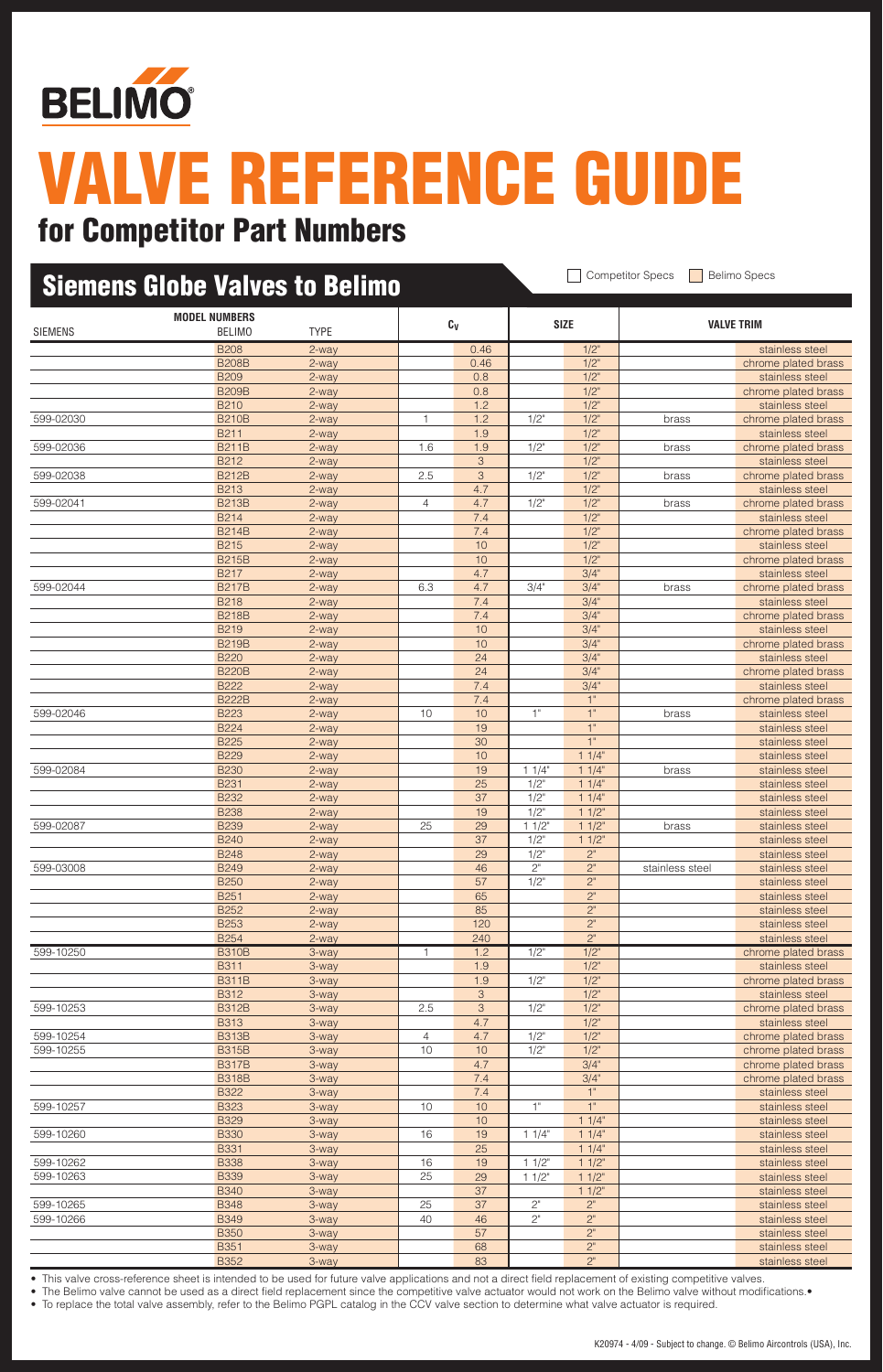

### Siemens Ball Valves to Belimo Competitor Specs Belimo Specs **Model Numbers Cv Size Valve Trim** Siemens Belimo tYPE B208 2-way 2008 2-way 2-way 20046 2008 2008 2009 2012 2020 2031 2032 2033 2040 2012 2020 2031 2032 20 B208B 2-way 2008 2-way 2-way 2008 2-way 2008 2-way 2008 2-way 2008 2-way 2008 2014 2014 2015 2016 2016 2017 20 B209 2-way 2008 2-way 2-way 2-way 2-way 2008 2009 2012 2021 2021 2022 2030 2040 2051 2062 2071 2082 2082 2082 20 B209B 2-way 2008 2-way 2-way 2008 2-way 2008 2-way 2008 2-way 2008 2009 2012 B210 2-way 2-way 1.2 1.2 1/2" stainless steel B210B 2-way 2-way 1.2 1.2 1/2" chrome plated brass B211 2-way 1.9 1.9 1/2" stainless steel 599-10205 B211B 2-way 1.6 1.9 1/2" 1/2" brass chrome plated brass B212 2-way 3 1/2" stainless steel 588-10206 B212B 2-way 2.5 3 1/2" 1/2" brass chrome plated brass B213 2-way 2-way 2-way 2-way 2-way 2-way 2-way 2-way 2-way 2-way 2-way 2-way 2-way 2-way 2-way 2-way 2-way 2-way 2-way 2-way 2-way 2-way 2-way 2-way 2-way 2-way 2-way 2-way 2-way 2-way 2-way 2-way 2-way 2-way 2-way 2-way 2 599-10207 B213B 2-way 4 4.7 1/2" 1/2" brass chrome plated brass B214 2-way 7.4 1/2" stainless steel B214B 2-way 7.4 1/2" chrome plated brass B215 2-way 10 10 1/2" stainless steel 599-10208 B215B 2-way 10 10 1/2" 1/2" brass chrome plated brass B217 2-way 2-way 2-way 2-way 2-way 2-way 2-way 2-way 2-way 2-way 3/4" 3/4" 2-way 3/4" 2-way 3/4" 2-way 3/4" 2-way 3/4" 2-way 3/4" 2-way 3/4" 2-way 3/4" 2-way 3/4" 2-way 3/4" 2-way 3/4" 2-way 3/4" 2-way 3/4" 2-way 3/4" 2-wa B217B 2-way 4.7 3/4" chrome plated brass B218 2-way 2-way 2-way 2-way 2-way 2-way 2-way 2-way 2-mail 2014 2014 3/4" B218B 2-way 2-way 7.4 3/4 300 2 2 2 2 3 3 chrome plated brass B219 2-way 10 10 3/4" stainless steel 599-10209 B219B 2-way 10 10 3/4" 3/4" brass chrome plated brass B220 2-way 24 24 3/4" stainless steel 599-10210 B220B 2-way 25 24 3/4" 3/4" brass chrome plated brass B222 2-way 2-way 2-way 2-way 2-way 2-way 2-way 2-way 2-way 2-way 2-way 2-way 2-way 2-way 2-way 2-way 2-way 2-way 2-way 2-way 2-way 2-way 2-way 2-way 2-way 2-way 2-way 2-way 2-way 2-way 2-way 2-way 2-way 2-way 2-way 2-way 2 B222B 2-way 2-way 2-way 2-way 2-way 2-way 2-way 2-way 2-way 2-way 2-way 2-way 2-way 2-way 2-chrome plated brass 599-10211 B223 2-way 10 10 1" 1" brass stainless steel 599-10213 B224 2-way 16 19 1" 1" brass stainless steel 599-10212 B225 2-way 25 30 1" 1" brass stainless steel B229 2-way 10 10 10 11/4" stainless steel 599-10215 B230 2-way | 16 19 | 1 1/4" | 11/4" | brass stainless steel B231 2-way 25 1 1/4" stainless steel 599-10216 B232 2-way 40 37 1 1/4" 1 1/4" brass stainless steel B238 2-way 19 19 12 11/2" stainless steel 599-10218 B239 2-way | 25 29 | 11/2" 11/2" | brass stainless steel B240 2-way and 2-way 2-way 2-way 2-way 2-way 2-way 2-way 37 2-way 37 2-way 2-way 2-way 37 2-way 2-way 2-way 2-way 2-way 2-way 2-way 2-way 2-way 2-way 2-way 2-way 2-way 2-way 2-way 2-way 2-way 2-way 2-way 2-way 2-way 2-way B248 2-way 29 2<sup>"</sup> 2<sup>2</sup> 2<sup>"</sup> 2<sup>"</sup> stainless steel 599-10220 B249 2-way 40 46 1 1/2" 2" brass stainless steel 599-10224 B250 2-way 63 57 1 1/2" 2" brass stainless steel B251 2-way 2009 2-way 2009 B251 2-way 2009 2-way 2009 2-way 3.5 at 2.5 at 2.6 at 2.6 at 2.6 at 2.6 at 2.6 at 2.6 at 2.6 at 2.6 at 2.6 at 2.6 at 2.6 at 2.6 at 2.6 at 2.6 at 2.6 at 2.6 at 2.6 at 2.6 at 2.6 at 2.6 at 2.6 at 2 B252 2-way 2 35 2<sup>"</sup> stainless steel B253 2-way 120 2" 2" stainless steel B254 2-way 240 240 2" stainless steel 599-10252 B310B 3-way 1 1.2 1/2" 1/2" brass chrome plated brass B311 3-way 1.9 1.9 1.9 1/2" stainless steel B311B 3-way 1.9 1.9 1/2" chrome plated brass B312 3-way 1/2" 3 1/2" stainless steel 599-10253 B312B 3-way 2.5 3 1/2" 1/2" brass chrome plated brass B313 3-way 1/2" 3-way 2.5 and 3-way 2.5 and 4.7 and 1/2" stainless steel 599-10254 **B313B** 3-way 4 4.7 1/2" 1/2" brass chrome plated brass 3-way 3-way 4 4.7 1/2" 1/2" brass chrome plated brass 599-10255 B315B 3-way 10 10 1/2" 1/2" brass chrome plated brass chrome plated brass chrome plated brass chrome plated brass chrome plated brass chrome plated brass chrome plated brass chrome plated brass chrome plated bras B317B 3-way 3-way 4.7 4.7 3/4" chrome plated brass B318B 3-way 3-way 7.4 3/4" chrome plated brass B322 3-way 7.4 1" stainless steel B323 3-way 10 10 1<sup>"</sup> 1<sup>"</sup> stainless steel B329 3-way 10 10 11/4" stainless steel 599-1060 B330 3-way 16 19 1 1/4" 1 1/4" brass stainless steel B331 3-way 25 25 1 1/4" stainless steel 599-10262 B338 3-way 16 19 1 1/2" 1 1/2" brass stainless steel 599-10263 B339 3-way 25 29 1 1/2" 1 1/2" brass stainless steel B340 3-way 37 11/2" stainless steel<br>B348 3-way 25 37 2" 2" brass stainless steel 599-10265 B348 3-way 25 37 2" 2" brass stainless steel 599-10266 B349 3-way 40 46 2" 2" brass stainless steel B350 3-way 57 2" stainless steel

B352 3-way 83 2" stainless steel This valve cross-reference sheet is intended to be used for future valve applications and not a direct field replacement of existing competitive valves

The Belimo valve cannot be used as a direct field replacement since the competitive valve actuator would not work on the Belimo valve without modifications.

B351 3-way 3-way 68 3 2" stainless steel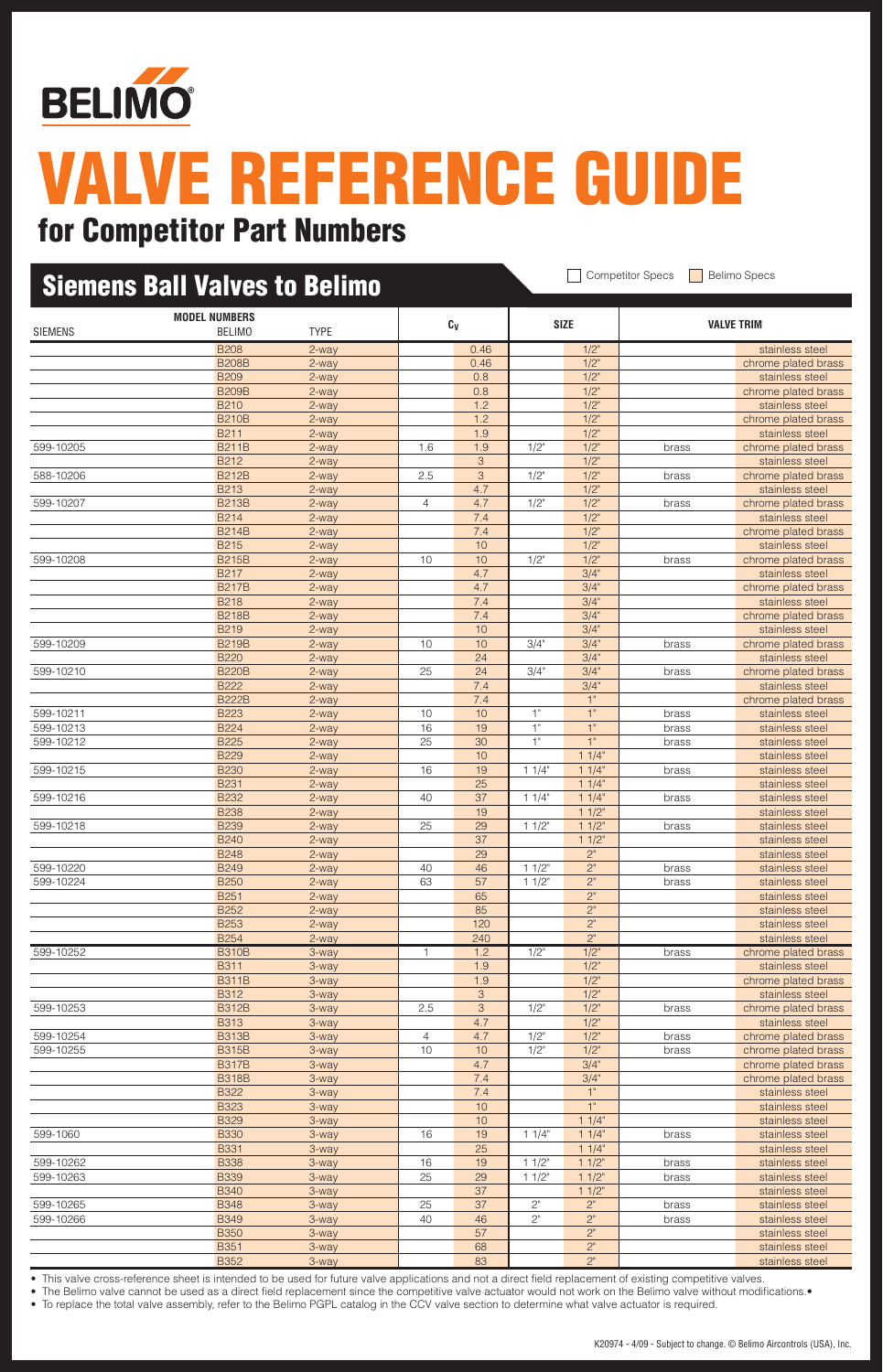

## for Competitor Part Numbers

| <b>TAC Ball Valves to Belimo</b> |                                                                          |                   |     |                       | <b>Competitor Specs</b><br><b>Belimo Specs</b> |                    |       |                                        |  |
|----------------------------------|--------------------------------------------------------------------------|-------------------|-----|-----------------------|------------------------------------------------|--------------------|-------|----------------------------------------|--|
| TAC                              | <b>MODEL NUMBERS</b> (Stainless Steel Rim= VBS vs. VBB)<br><b>BELIMO</b> | <b>TYPE</b>       |     | Cv                    |                                                | <b>SIZE</b>        |       | <b>VALVE TRIM</b>                      |  |
|                                  | <b>B208</b>                                                              | 2-way             |     | 0.46                  |                                                | $1/2$ "            |       | stainless steel                        |  |
|                                  | <b>B208B</b>                                                             | 2-way             |     | 0.46                  |                                                | $1/2$ "            |       | chrome plated brass                    |  |
|                                  | <b>B209</b>                                                              | 2-way             |     | 0.8                   |                                                | $1/2$ "            |       | stainless steel                        |  |
| VBB2N01                          | <b>B209B</b>                                                             | 2-way             | 0.7 | 0.8                   | 1/2"                                           | $1/2$ "            | brass | chrome plated brass                    |  |
|                                  | <b>B210</b>                                                              | 2-way             |     | 1.2                   |                                                | $1/2$ "            |       | stainless steel                        |  |
| VBB2N02                          | <b>B210B</b><br><b>B211</b>                                              | 2-way<br>$2$ -way | 1.2 | 1.2<br>1.9            | $1/2$ "                                        | $1/2$ "<br>$1/2$ " | brass | chrome plated brass<br>stainless steel |  |
| VBB2N03                          | <b>B211B</b>                                                             | 2-way             | 2.1 | 1.9                   | $1/2$ "                                        | $1/2$ "            | brass | chrome plated brass                    |  |
|                                  | B212                                                                     | 2-way             |     | 3                     |                                                | $1/2$ "            |       | stainless steel                        |  |
| VBB2N04                          | <b>B212B</b>                                                             | 2-way             | 3.5 | 3                     | $1/2$ "                                        | $1/2$ "            | brass | chrome plated brass                    |  |
|                                  | <b>B213</b>                                                              | 2-way             |     | 4.7                   |                                                | $1/2$ "            |       | stainless steel                        |  |
| VBB2N05                          | <b>B213B</b>                                                             | 2-way             | 4.7 | 4.7                   | 1/2"                                           | $1/2$ "            | brass | chrome plated brass                    |  |
|                                  | <b>B214</b>                                                              | 2-way             |     | 7.4                   |                                                | $1/2$ "            |       | stainless steel                        |  |
| VBB2N06                          | <b>B214B</b><br><b>B215</b>                                              | 2-way             | 7.7 | 7.4<br>10             | 1/2"                                           | $1/2$ "<br>$1/2$ " | brass | chrome plated brass<br>stainless steel |  |
|                                  | <b>B215B</b>                                                             | 2-way<br>2-way    |     | 10                    |                                                | $1/2$ "            |       | chrome plated brass                    |  |
|                                  | <b>B217</b>                                                              | 2-way             |     | 4.7                   |                                                | 3/4"               |       | stainless steel                        |  |
| VBB2N15                          | <b>B217B</b>                                                             | 2-way             | 4.7 | 4.7                   | 3/4"                                           | 3/4"               | brass | chrome plated brass                    |  |
|                                  | <b>B218</b>                                                              | 2-way             |     | 7.4                   |                                                | 3/4"               |       | stainless steel                        |  |
| VBB2N16                          | <b>B218B</b>                                                             | 2-way             | 7.7 | 7.4                   | 3/4"                                           | 3/4"               | brass | chrome plated brass                    |  |
|                                  | <b>B219</b>                                                              | 2-way             |     | 10                    |                                                | 3/4"               |       | stainless steel                        |  |
| VBB2N17                          | <b>B219B</b>                                                             | 2-way             | 10  | 10                    | 3/4"                                           | 3/4"               | brass | chrome plated brass                    |  |
|                                  | <b>B220</b><br><b>B220B</b>                                              | 2-way<br>2-way    |     | 24<br>24              |                                                | 3/4"<br>3/4"       |       | stainless steel<br>chrome plated brass |  |
|                                  | <b>B222</b>                                                              | 2-way             |     | 7.4                   |                                                | 3/4"               |       | stainless steel                        |  |
|                                  | <b>B222B</b>                                                             | 2-way             |     | 7.4                   |                                                | 1"                 |       | chrome plated brass                    |  |
|                                  | <b>B223</b>                                                              | 2-way             |     | 10                    |                                                | 1"                 |       | stainless steel                        |  |
|                                  | <b>B224</b>                                                              | 2-way             |     | 19                    |                                                | 1"                 |       | stainless steel                        |  |
|                                  | <b>B225</b>                                                              | 2-way             |     | 30                    |                                                | 1"                 |       | stainless steel                        |  |
|                                  | <b>B229</b><br><b>B230</b>                                               | 2-way             |     | 10<br>19              |                                                | 11/4"<br>11/4"     |       | stainless steel                        |  |
|                                  | <b>B231</b>                                                              | 2-way<br>2-way    |     | 25                    |                                                | 11/4"              |       | stainless steel<br>stainless steel     |  |
|                                  | <b>B232</b>                                                              | 2-way             |     | 37                    |                                                | 11/4"              |       | stainless steel                        |  |
|                                  | <b>B238</b>                                                              | 2-way             |     | 19                    |                                                | 11/2"              |       | stainless steel                        |  |
|                                  | <b>B239</b>                                                              | 2-way             |     | 29                    |                                                | 11/2"              |       | stainless steel                        |  |
|                                  | <b>B240</b>                                                              | 2-way             |     | 37                    |                                                | 11/2"              |       | stainless steel                        |  |
|                                  | <b>B248</b>                                                              | 2-way             |     | 29                    |                                                | 2"                 |       | stainless steel                        |  |
|                                  | <b>B249</b><br><b>B250</b>                                               | 2-way             |     | 46<br>57              |                                                | 2"                 |       | stainless steel                        |  |
|                                  | <b>B251</b>                                                              | 2-way<br>2-way    |     | 65                    |                                                | 2"<br>2"           |       | stainless steel<br>stainless steel     |  |
|                                  | <b>B252</b>                                                              | 2-way             |     | 85                    |                                                | $2^{\circ}$        |       | stainless steel                        |  |
|                                  | <b>B253</b>                                                              | 2-way             |     | 120                   |                                                | $2^{\circ}$        |       | stainless steel                        |  |
|                                  | <b>B254</b>                                                              | $2$ -way          |     | 240                   |                                                | $2"$               |       | stainless steel                        |  |
|                                  | <b>B310B</b>                                                             | 3-way             |     | 1.2                   |                                                | $1/2$ "            |       | chrome plated brass                    |  |
|                                  | <b>B311</b>                                                              | 3-way             |     | 1.9                   |                                                | 1/2"               |       | stainless steel                        |  |
|                                  | <b>B311B</b><br><b>B312</b>                                              | 3-way<br>3-way    |     | 1.9<br>$\sqrt{3}$     |                                                | $1/2$ "<br>$1/2$ " |       | chrome plated brass<br>stainless steel |  |
|                                  | <b>B312B</b>                                                             | 3-way             |     | $\overline{3}$        |                                                | $1/2$ "            |       | chrome plated brass                    |  |
|                                  | <b>B313</b>                                                              | 3-way             |     | 4.7                   |                                                | $1/2$ "            |       | stainless steel                        |  |
|                                  | <b>B313B</b>                                                             | 3-way             |     | 4.7                   |                                                | 1/2"               |       | chrome plated brass                    |  |
|                                  | <b>B315B</b>                                                             | 3-way             |     | 10                    |                                                | $1/2$ "            |       | chrome plated brass                    |  |
|                                  | <b>B317B</b>                                                             | 3-way             |     | 4.7                   |                                                | 3/4"               |       | chrome plated brass                    |  |
|                                  | <b>B318B</b>                                                             | 3-way             |     | 7.4                   |                                                | 3/4"<br>1"         |       | chrome plated brass                    |  |
|                                  | <b>B322</b><br><b>B323</b>                                               | 3-way<br>3-way    |     | 7.4<br>10             |                                                | 1"                 |       | stainless steel<br>stainless steel     |  |
|                                  | <b>B329</b>                                                              | 3-way             |     | 10                    |                                                | 11/4               |       | stainless steel                        |  |
|                                  | <b>B330</b>                                                              | 3-way             |     | 19                    |                                                | 11/4"              |       | stainless steel                        |  |
|                                  | <b>B331</b>                                                              | 3-way             |     | 25                    |                                                | 11/4"              |       | stainless steel                        |  |
|                                  | <b>B338</b>                                                              | 3-way             |     | 19                    |                                                | $11/2$ "           |       | stainless steel                        |  |
|                                  | <b>B339</b>                                                              | 3-way             |     | 29                    |                                                | 11/2"              |       | stainless steel                        |  |
|                                  | <b>B340</b>                                                              | 3-way             |     | 37<br>$\overline{37}$ |                                                | 11/2               |       | stainless steel                        |  |
|                                  | <b>B348</b><br><b>B349</b>                                               | 3-way<br>3-way    |     | 46                    |                                                | $2^{\circ}$<br>2"  |       | stainless steel<br>stainless steel     |  |
|                                  | <b>B350</b>                                                              | 3-way             |     | 57                    |                                                | 2"                 |       | stainless steel                        |  |
|                                  | <b>B351</b>                                                              | 3-way             |     | 68                    |                                                | $2"$               |       | stainless steel                        |  |
|                                  | <b>B352</b>                                                              | 3-way             |     | 83                    |                                                | 2 <sup>n</sup>     |       | stainless steel                        |  |

• This valve cross-reference sheet is intended to be used for future valve applications and not a direct field replacement of existing competitive valves.

• The Belimo valve cannot be used as a direct field replacement since the competitive valve actuator would not work on the Belimo valve without modifications.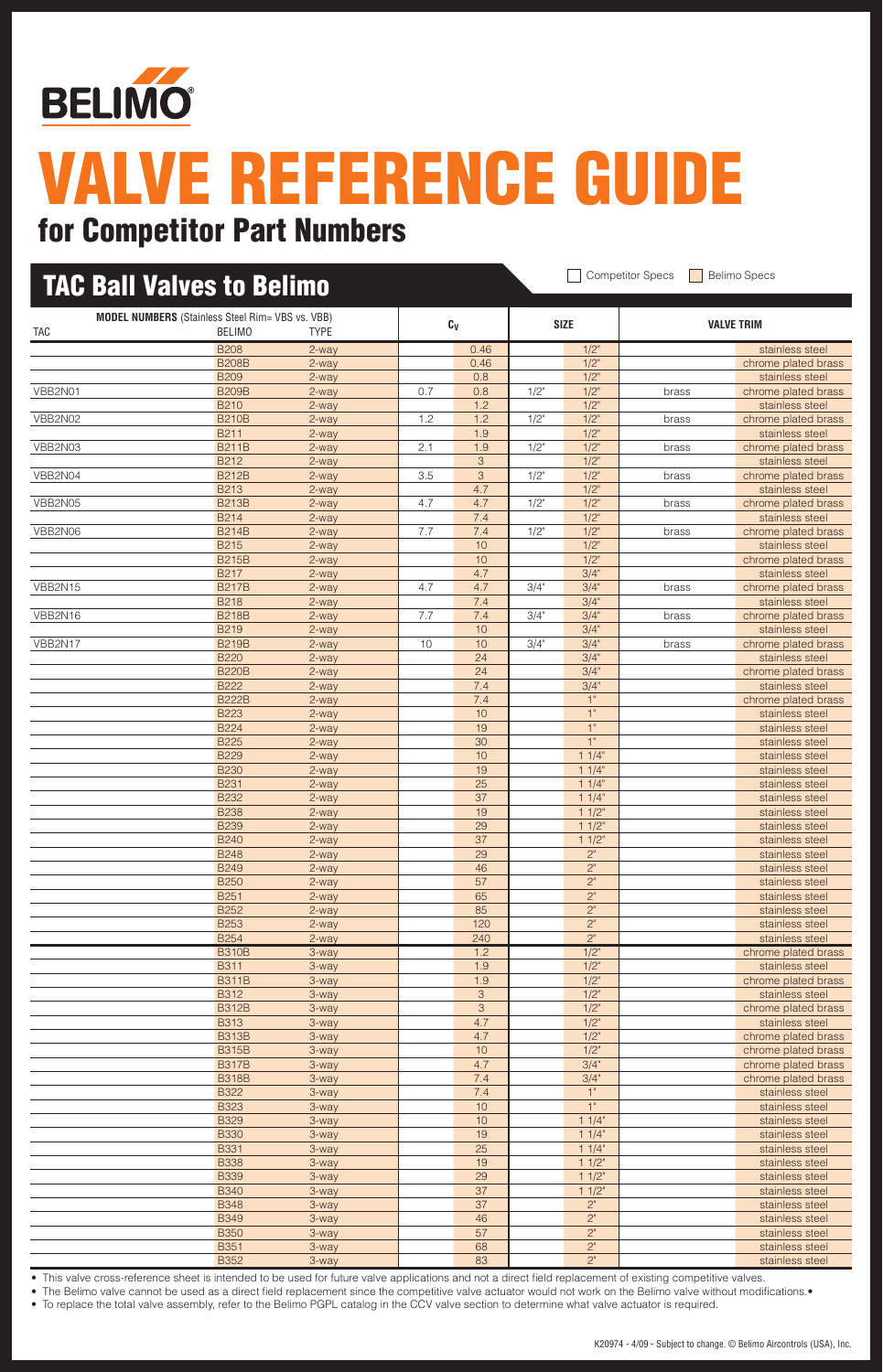

| <b>TAC Ball Valves to Belimo</b> |                                                                          |                |              |                           |          |                      | <b>Competitor Specs</b> | <b>Belimo Specs</b>                        |
|----------------------------------|--------------------------------------------------------------------------|----------------|--------------|---------------------------|----------|----------------------|-------------------------|--------------------------------------------|
| TAC                              | <b>MODEL NUMBERS</b> (Stainless Steel Rim= VBS vs. VBB)<br><b>BELIMO</b> | <b>TYPE</b>    |              | $c_v$                     |          | <b>SIZE</b>          |                         | <b>VALVE TRIM</b>                          |
|                                  | <b>B208</b>                                                              | 2-way          |              | 0.46                      |          | $1/2$ "              |                         | stainless steel                            |
| VB-2213-0-9-01                   | <b>B208B</b>                                                             | 2-way          | 0.38         | 0.46                      | $1/2$ "  | $1/2$ "              | brass                   | chrome plated brass                        |
|                                  | <b>B209</b>                                                              | 2-way          |              | 0.8                       |          | $1/2$ "              |                         | stainless steel                            |
| VB-2213-0-9-02                   | <b>B209B</b><br><b>B210</b>                                              | 2-way<br>2-way | 0.68         | 0.8<br>1.2                | 1/2"     | $1/2$ "<br>$1/2$ "   | brass                   | chrome plated brass<br>stainless steel     |
| VB-2213-0-9-03                   | <b>B210B</b>                                                             | 2-way          | 1.3          | 1.2                       | $1/2$ "  | $1/2$ "              | brass                   | chrome plated brass                        |
|                                  | <b>B211</b>                                                              | 2-way          |              | 1.9                       |          | $1/2$ "              |                         | stainless steel                            |
|                                  | <b>B211B</b>                                                             | 2-way          |              | 1.9                       |          | $1/2$ "              |                         | chrome plated brass                        |
|                                  | B212                                                                     | 2-way          |              | 3                         |          | $1/2$ "              |                         | stainless steel                            |
| VB-2213-0-9-04                   | <b>B212B</b>                                                             | 2-way          | 2.6          | $\ensuremath{\mathsf{3}}$ | $1/2$ "  | $1/2$ "              | brass                   | chrome plated brass                        |
| VB-2213-0-9-05                   | <b>B213</b><br><b>B213B</b>                                              | 2-way<br>2-way | 4.7          | 4.7<br>4.7                | $1/2$ "  | 1/2"<br>$1/2$ "      | brass                   | stainless steel<br>chrome plated brass     |
|                                  | <b>B214</b>                                                              | 2-way          |              | 7.4                       |          | $1/2$ "              |                         | stainless steel                            |
|                                  | <b>B214B</b>                                                             | 2-way          |              | 7.4                       |          | $1/2$ "              |                         | chrome plated brass                        |
|                                  | <b>B215</b>                                                              | 2-way          |              | 10                        |          | $1/2$ "              |                         | stainless steel                            |
| VB-2213-0-9-06                   | <b>B215B</b>                                                             | 2-way          | 8            | 10                        | $1/2$ "  | $1/2$ "              | brass                   | chrome plated brass                        |
|                                  | <b>B217</b>                                                              | 2-way          |              | 4.7                       |          | 3/4"                 |                         | stainless steel                            |
| VB-2213-0-9-15                   | <b>B217B</b>                                                             | 2-way          | 4.3          | 4.7                       | 3/4"     | 3/4"                 | brass                   | chrome plated brass                        |
|                                  | <b>B218</b><br><b>B218B</b>                                              | 2-way<br>2-way |              | 7.4<br>7.4                |          | 3/4"<br>3/4"         |                         | stainless steel<br>chrome plated brass     |
|                                  | <b>B219</b>                                                              | 2-way          |              | 10                        |          | 3/4"                 |                         | stainless steel                            |
| VB-2213-0-9-16                   | <b>B219B</b>                                                             | 2-way          | 10.1         | 10                        | 3/4"     | 3/4"                 | brass                   | chrome plated brass                        |
|                                  | <b>B220</b>                                                              | 2-way          |              | 24                        |          | 3/4"                 |                         | stainless steel                            |
| VB-2213-0-9-18                   | <b>B220B</b>                                                             | 2-way          | 28.6         | 24                        | 3/4"     | 3/4"                 | brass                   | chrome plated brass                        |
|                                  | <b>B222</b>                                                              | 2-way          |              | 7.4                       |          | 3/4"                 |                         | stainless steel                            |
| VB-2213-0-9-21                   | <b>B222B</b>                                                             | 2-way          | 4.4<br>9     | 7.4                       | 1"<br>1" | 1"<br>1"             | brass                   | chrome plated brass                        |
| VB-2213-0-9-22                   | <b>B223</b><br><b>B224</b>                                               | 2-way<br>2-way |              | 10<br>19                  |          | 1"                   | brass                   | stainless steel<br>stainless steel         |
| VB-2213-0-9-24                   | <b>B225</b>                                                              | 2-way          | 26.1         | 30                        | 1"       | 1"                   | brass                   | stainless steel                            |
|                                  | <b>B229</b>                                                              | 2-way          |              | 10                        |          | 11/4"                |                         | stainless steel                            |
| VB-2213-0-9-43                   | <b>B230</b>                                                              | 2-way          | 14.9         | 19                        | 11/4"    | 11/4"                | brass                   | stainless steel                            |
|                                  | <b>B231</b>                                                              | 2-way          |              | 25                        |          | 11/4"                |                         | stainless steel                            |
| VB-2213-0-9-45                   | <b>B232</b>                                                              | 2-way          | 41.1         | 37                        | 11/4"    | 11/4"                | brass                   | stainless steel                            |
| VB-2213-0-9-51                   | <b>B238</b><br><b>B239</b>                                               | 2-way          | 22.8         | 19<br>29                  | 11/2"    | 11/2"<br>11/2"       |                         | stainless steel                            |
| VB-2213-0-9-52                   | <b>B240</b>                                                              | 2-way<br>2-way | 41.3         | 37                        | 11/2"    | 11/2"                | brass<br>brass          | stainless steel<br>stainless steel         |
|                                  | <b>B248</b>                                                              | 2-way          |              | 29                        |          | $2^{\circ}$          |                         | stainless steel                            |
| VB-2213-0-9-61                   | <b>B249</b>                                                              | 2-way          | 41.7         | 46                        | 2"       | 2"                   | brass                   | stainless steel                            |
|                                  | <b>B250</b>                                                              | 2-way          |              | 57                        |          | 2"                   |                         | stainless steel                            |
|                                  | <b>B251</b>                                                              | 2-way          |              | 65                        |          | 2"                   |                         | stainless steel                            |
|                                  | <b>B252</b>                                                              | 2-way          |              | 85                        |          | 2"                   |                         | stainless steel                            |
|                                  | <b>B253</b><br><b>B254</b>                                               | 2-way<br>2-way |              | 120<br>240                |          | 2"<br>2"             |                         | stainless steel<br>stainless steel         |
| VB-2313-0-9-03                   | <b>B310B</b>                                                             | 3-way          | $\mathbf{1}$ | 1.2                       | $1/2$ "  | 1/2"                 | brass                   | chrome plated brass                        |
|                                  | <b>B311</b>                                                              | 3-way          |              | 1.9                       |          | $1/2$ "              |                         | stainless steel                            |
|                                  | <b>B311B</b>                                                             | 3-way          |              | 1.9                       |          | $1/2$ "              |                         | chrome plated brass                        |
|                                  | <b>B312</b>                                                              | 3-way          |              | 3                         |          | $1/2$ "              |                         | stainless steel                            |
| VB-2313-0-9-04                   | <b>B312B</b>                                                             | 3-way          | 2.4          | 3                         | $1/2$ "  | $1/2$ "              | brass                   | chrome plated brass                        |
| VB-2313-0-9-05                   | <b>B313</b><br><b>B313B</b>                                              | 3-way          |              | 4.7<br>4.7                | 1/2"     | $1/2$ "<br>1/2"      |                         | stainless steel                            |
| VB-2313-0-9-06                   | <b>B315B</b>                                                             | 3-way<br>3-way | 4.3<br>8     | 10                        | $1/2$ "  | 1/2"                 | brass<br>brass          | chrome plated brass<br>chrome plated brass |
| VB-2313-0-9-15                   | <b>B317B</b>                                                             | 3-way          | 3.8          | 4.7                       | 3/4"     | 3/4"                 | brass                   | chrome plated brass                        |
|                                  | <b>B318B</b>                                                             | 3-way          |              | 7.4                       |          | 3/4"                 |                         | chrome plated brass                        |
| VB-2313-0-9-27                   | <b>B322</b>                                                              | 3-way          | 8.6          | 7.4                       | 1"       | $1"$                 | brass                   | stainless steel                            |
| VB-2313-0-9-28                   | <b>B323</b>                                                              | 3-way          | 10           | 10                        | 1"       | 1"                   | brass                   | stainless steel                            |
|                                  | <b>B329</b>                                                              | 3-way          |              | 10                        |          | 11/4"                |                         | stainless steel                            |
| VB-2313-0-9-45                   | <b>B330</b>                                                              | 3-way          | 19           | 19<br>25                  | 11/4"    | 11/4"                | brass                   | stainless steel                            |
|                                  | <b>B331</b><br><b>B338</b>                                               | 3-way<br>3-way |              | 19                        |          | 11/4"<br>$11/2$ "    |                         | stainless steel<br>stainless steel         |
| VB-2313-0-9-54                   | <b>B339</b>                                                              | 3-way          | 24           | 29                        | 11/2"    | 11/2"                | brass                   | stainless steel                            |
| VB-2313-0-9-55                   | <b>B340</b>                                                              | 3-way          | 34           | 37                        | 11/2"    | 11/2"                | brass                   | stainless steel                            |
|                                  | <b>B348</b>                                                              | 3-way          |              | 37                        |          | $2^{\circ}$          |                         | stainless steel                            |
|                                  | <b>B349</b>                                                              | 3-way          |              | 46                        |          | 2"                   |                         | stainless steel                            |
| VB-2313-0-9-64                   | <b>B350</b>                                                              | 3-way          | 57           | 57                        | $2"$     | 2"                   | brass                   | stainless steel                            |
|                                  | <b>B351</b><br><b>B352</b>                                               | 3-way<br>3-way |              | 68<br>83                  |          | 2"<br>2 <sup>n</sup> |                         | stainless steel<br>stainless steel         |
|                                  |                                                                          |                |              |                           |          |                      |                         |                                            |

This valve cross-reference sheet is intended to be used for future valve applications and not a direct field replacement of existing competitive valves.

• The Belimo valve cannot be used as a direct field replacement since the competitive valve actuator would not work on the Belimo valve without modifications.•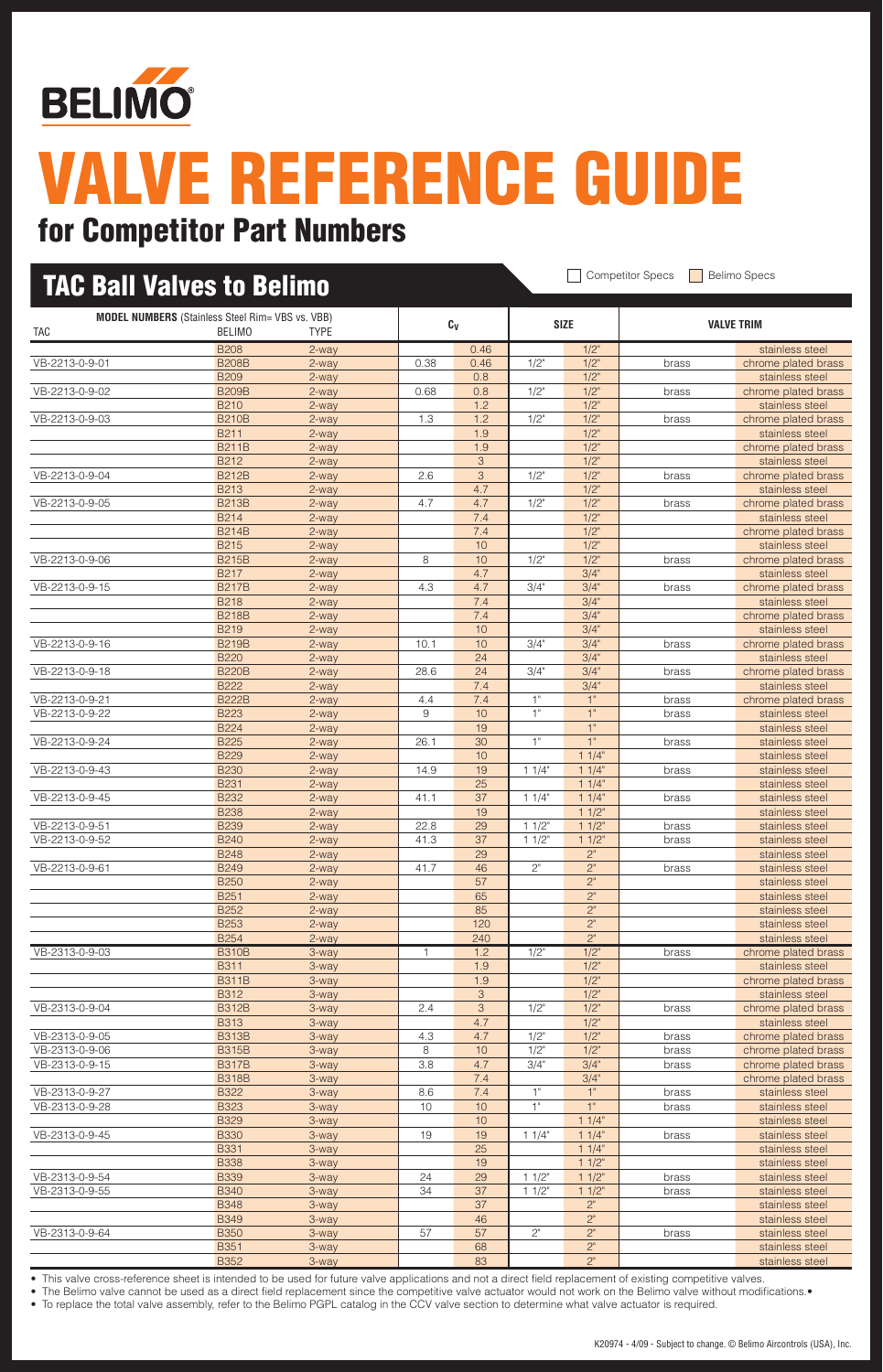

## for Competitor Part Numbers

| <b>TAC Globe Valves to Belimo</b> |                                                                                     |                |     |                           |         |                    | <b>Competitor Specs</b> | <b>Belimo Specs</b>                    |
|-----------------------------------|-------------------------------------------------------------------------------------|----------------|-----|---------------------------|---------|--------------------|-------------------------|----------------------------------------|
| TAC                               | <b>MODEL NUMBERS</b> (VB-9313 = same cross-reference, globe valve)<br><b>BELIMO</b> | <b>TYPE</b>    |     | $c_v$                     |         | <b>SIZE</b>        |                         | <b>VALVE TRIM</b>                      |
|                                   | <b>B208</b>                                                                         | 2-way          |     | 0.46                      |         | $1/2$ "            |                         | stainless steel                        |
|                                   | <b>B208B</b>                                                                        | 2-way          |     | 0.46                      |         | $1/2$ "            |                         | chrome plated brass                    |
|                                   | <b>B209</b>                                                                         | 2-way          |     | 0.8                       |         | $1/2$ "            |                         | stainless steel                        |
|                                   | <b>B209B</b>                                                                        | 2-way          |     | 0.8                       |         | $1/2$ "            |                         | chrome plated brass                    |
|                                   | <b>B210</b>                                                                         | 2-way          |     | 1.2                       |         | $1/2$ "            |                         | stainless steel                        |
| VB-7213-0-4-2                     | <b>B210B</b><br><b>B211</b>                                                         | 2-way          | 1.3 | 1.2<br>1.9                | $1/2$ " | $1/2$ "<br>$1/2$ " | brass                   | chrome plated brass<br>stainless steel |
| VB-7213-0-4-3                     | <b>B211B</b>                                                                        | 2-way<br>2-way | 2.2 | 1.9                       | 1/2"    | $1/2$ "            | brass                   | chrome plated brass                    |
|                                   | B212                                                                                | 2-way          |     | $\ensuremath{\mathsf{3}}$ |         | $1/2$ "            |                         | stainless steel                        |
|                                   | <b>B212B</b>                                                                        | 2-way          |     | 3                         |         | $1/2$ "            |                         | chrome plated brass                    |
|                                   | <b>B213</b>                                                                         | 2-way          |     | 4.7                       |         | $1/2$ "            |                         | stainless steel                        |
| VB-7213-0-4-4                     | <b>B213B</b>                                                                        | 2-way          | 4.4 | 4.7                       | $1/2$ " | 1/2"               | brass                   | chrome plated brass                    |
|                                   | <b>B214</b>                                                                         | 2-way          |     | 7.4                       |         | $1/2$ "            |                         | stainless steel                        |
|                                   | <b>B214B</b>                                                                        | 2-way          |     | 7.4                       |         | $1/2$ "            |                         | chrome plated brass                    |
|                                   | <b>B215</b>                                                                         | 2-way          |     | 10                        |         | 1/2"               |                         | stainless steel                        |
|                                   | <b>B215B</b>                                                                        | 2-way          |     | 10                        |         | $1/2$ "            |                         | chrome plated brass                    |
|                                   | <b>B217</b>                                                                         | 2-way          |     | 4.7                       |         | 3/4"               |                         | stainless steel                        |
| VB-7213-0-4-5                     | <b>B217B</b>                                                                        | 2-way          | 5.5 | 4.7                       | 3/4"    | 3/4"               | brass                   | chrome plated brass                    |
|                                   | <b>B218</b>                                                                         | 2-way          |     | 7.4                       |         | 3/4"               |                         | stainless steel                        |
| VB-7213-0-4-6                     | <b>B218B</b>                                                                        | 2-way          | 7.5 | 7.4                       | 3/4"    | 3/4"               | brass                   | chrome plated brass                    |
|                                   | B219                                                                                | 2-way          |     | 10                        |         | 3/4"               |                         | stainless steel                        |
|                                   | <b>B219B</b>                                                                        | 2-way          |     | 10                        |         | 3/4"               |                         | chrome plated brass                    |
|                                   | <b>B220</b>                                                                         | 2-way          |     | 24                        |         | 3/4"               |                         | stainless steel                        |
|                                   | <b>B220B</b><br><b>B222</b>                                                         | 2-way          |     | 24<br>7.4                 |         | 3/4"<br>3/4"       |                         | chrome plated brass                    |
|                                   | <b>B222B</b>                                                                        | 2-way<br>2-way |     | 7.4                       |         | 1"                 |                         | stainless steel<br>chrome plated brass |
| VB-7213-0-4-7                     | <b>B223</b>                                                                         | 2-way          | 10  | 10                        | 1/2"    | 1"                 | brass                   | stainless steel                        |
| VB-7213-0-4-8                     | <b>B224</b>                                                                         | 2-way          | 14  | 19                        | $1/2$ " | 1"                 | brass                   | stainless steel                        |
|                                   | <b>B225</b>                                                                         | 2-way          |     | 30                        |         | 1"                 |                         | stainless steel                        |
|                                   | <b>B229</b>                                                                         | 2-way          |     | 10                        |         | 11/4"              |                         | stainless steel                        |
| VB-7213-0-4-9                     | <b>B230</b>                                                                         | 2-way          | 20  | 19                        | 11/4"   | 11/4"              | brass                   | stainless steel                        |
|                                   | <b>B231</b>                                                                         | 2-way          |     | 25                        |         | 11/4"              |                         | stainless steel                        |
|                                   | <b>B232</b>                                                                         | 2-way          |     | 37                        |         | 11/4"              |                         | stainless steel                        |
|                                   | <b>B238</b>                                                                         | 2-way          |     | 19                        |         | 11/2"              |                         | stainless steel                        |
| VB-7213-0-4-10                    | <b>B239</b>                                                                         | 2-way          | 28  | 29                        | 11/2"   | 11/2"              | brass                   | stainless steel                        |
|                                   | <b>B240</b>                                                                         | 2-way          |     | 37                        |         | 11/2"              |                         | stainless steel                        |
|                                   | <b>B248</b>                                                                         | 2-way          |     | 29                        |         | 2"                 |                         | stainless steel                        |
| VB-7213-0-4-11                    | <b>B249</b>                                                                         | 2-way          | 40  | 46                        | 1/2"    | 2"                 | brass                   | stainless steel                        |
|                                   | <b>B250</b>                                                                         | $2-way$        |     | 57                        |         | $2"$               |                         | stainless steel                        |
|                                   | <b>B251</b><br><b>B252</b>                                                          | 2-way          |     | 65<br>85                  |         | 2"<br>2"           |                         | stainless steel                        |
|                                   | <b>B253</b>                                                                         | 2-way<br>2-way |     | 120                       |         | $2"$               |                         | stainless steel<br>stainless steel     |
|                                   | <b>B254</b>                                                                         | 2-way          |     | 240                       |         | 2"                 |                         | stainless steel                        |
|                                   | <b>B310B</b>                                                                        | 3-way          |     | 1.2                       |         | $1/2$ "            |                         | chrome plated brass                    |
|                                   | <b>B311</b>                                                                         | 3-way          |     | 1.9                       |         | 1/2"               |                         | stainless steel                        |
|                                   | <b>B311B</b>                                                                        | 3-way          |     | 1.9                       |         | $1/2$ "            |                         | chrome plated brass                    |
|                                   | <b>B312</b>                                                                         | 3-way          |     | 3                         |         | $1/2$ "            |                         | stainless steel                        |
| VB-7323-0-4-2                     | <b>B312B</b>                                                                        | 3-way          | 2.2 | 3                         | 1/2"    | $1/2$ "            | brass                   | chrome plated brass                    |
|                                   | <b>B313</b>                                                                         | 3-way          |     | 4.7                       |         | 1/2"               |                         | stainless steel                        |
| VB-7323-0-4-4                     | <b>B313B</b>                                                                        | 3-way          | 4.4 | 4.7                       | 1/2"    | $1/2$ "            | brass                   | chrome plated brass                    |
|                                   | <b>B315B</b>                                                                        | 3-way          |     | $10$                      |         | $1/2$ "            |                         | chrome plated brass                    |
|                                   | <b>B317B</b>                                                                        | 3-way          |     | 4.7                       |         | 3/4"               |                         | chrome plated brass                    |
| VB-7323-0-4-6                     | <b>B318B</b>                                                                        | 3-way          | 7.5 | 7.4                       | 3/4"    | 3/4"               | brass                   | chrome plated brass                    |
|                                   | <b>B322</b>                                                                         | 3-way          |     | 7.4                       |         | $1"$               |                         | stainless steel                        |
| VB-7323-0-4-8                     | <b>B323</b>                                                                         | 3-way          | 14  | $10$                      | 1"      | 1"                 | brass                   | stainless steel                        |
|                                   | <b>B329</b>                                                                         | 3-way          |     | $10$<br>19                |         | 11/4"<br>11/4"     |                         | stainless steel                        |
| VB-7323-0-4-9                     | <b>B330</b><br><b>B331</b>                                                          | 3-way<br>3-way | 20  | 25                        | 11/4"   | 11/4"              |                         | stainless steel<br>stainless steel     |
|                                   | <b>B338</b>                                                                         | 3-way          |     | 19                        |         | 11/2"              | brass                   | stainless steel                        |
| VB-7323-0-4-10                    | <b>B339</b>                                                                         | 3-way          | 28  | 29                        | 11/2"   | 11/2"              | brass                   | stainless steel                        |
|                                   | <b>B340</b>                                                                         | 3-way          |     | 37                        |         | 11/2"              |                         | stainless steel                        |
|                                   | <b>B348</b>                                                                         | 3-way          |     | 37                        |         | 2"                 |                         | stainless steel                        |
| VB-7323-0-4-11                    | <b>B349</b>                                                                         | 3-way          | 41  | 46                        | $2"$    | $2"$               | brass                   | stainless steel                        |
|                                   | <b>B350</b>                                                                         | 3-way          |     | 57                        |         | 2"                 |                         | stainless steel                        |
|                                   | <b>B351</b>                                                                         | 3-way          |     | 68                        |         | $2"$               |                         | stainless steel                        |
|                                   | <b>B352</b>                                                                         | 3-way          |     | 83                        |         | 2"                 |                         | stainless steel                        |

• This valve cross-reference sheet is intended to be used for future valve applications and not a direct field replacement of existing competitive valves.

• The Belimo valve cannot be used as a direct field replacement since the competitive valve actuator would not work on the Belimo valve without modifications.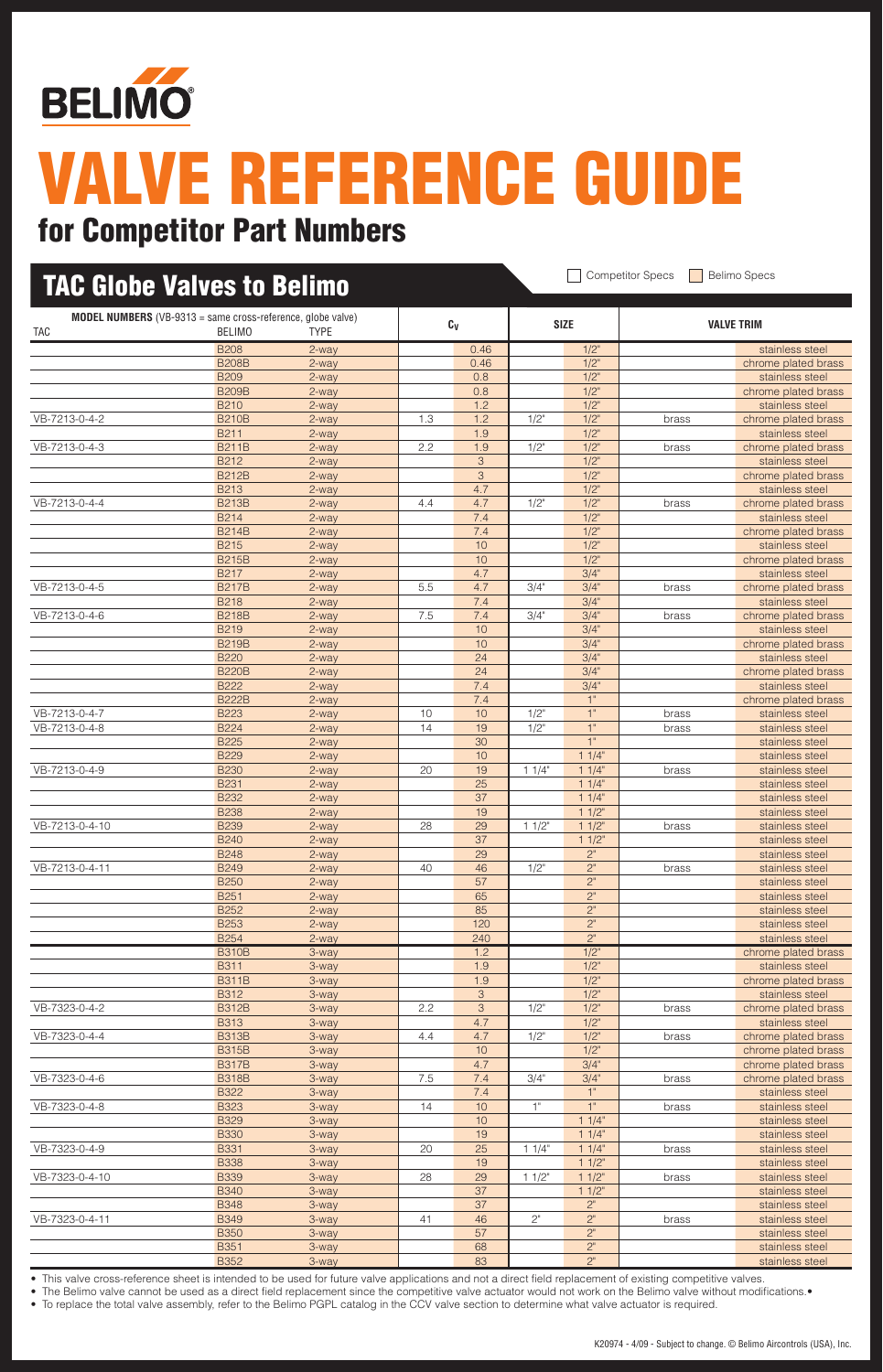

| <b>TAC Globe Valves to Belimo</b> |                                                                                     |                |     |            |         |                    | <b>Competitor Specs</b> | <b>Belimo Specs</b>                    |
|-----------------------------------|-------------------------------------------------------------------------------------|----------------|-----|------------|---------|--------------------|-------------------------|----------------------------------------|
| <b>TAC</b>                        | <b>MODEL NUMBERS</b> (VB-9313 = same cross-reference, globe valve)<br><b>BELIMO</b> | <b>TYPE</b>    |     | Cv         |         | <b>SIZE</b>        |                         | <b>VALVE TRIM</b>                      |
|                                   | <b>B208</b>                                                                         | 2-way          |     | 0.46       |         | $1/2$ "            |                         | stainless steel                        |
|                                   | <b>B208B</b>                                                                        | 2-way          |     | 0.46       |         | $1/2$ "            |                         | chrome plated brass                    |
|                                   | <b>B209</b>                                                                         | 2-way          |     | 0.8        |         | $1/2$ "            |                         | stainless steel                        |
|                                   | <b>B209B</b>                                                                        | 2-way          |     | 0.8        |         | $1/2$ "            |                         | chrome plated brass                    |
|                                   | <b>B210</b>                                                                         | 2-way          |     | 1.2        |         | $1/2$ "            |                         | stainless steel                        |
| VB-9225-0-4-2                     | <b>B210B</b>                                                                        | 2-way          | 1.3 | 1.2        | 1/2"    | $1/2$ "            | brass                   | chrome plated brass                    |
|                                   | <b>B211</b>                                                                         | 2-way          |     | 1.9        |         | $1/2$ "            |                         | stainless steel                        |
| VB-9225-0-4-3                     | <b>B211B</b>                                                                        | 2-way          | 2.2 | 1.9        | $1/2$ " | $1/2$ "            | brass                   | chrome plated brass<br>stainless steel |
|                                   | B212<br><b>B212B</b>                                                                | 2-way<br>2-way |     | 3<br>3     |         | $1/2$ "<br>$1/2$ " |                         | chrome plated brass                    |
|                                   | <b>B213</b>                                                                         | 2-way          |     | 4.7        |         | $1/2$ "            |                         | stainless steel                        |
| VB-9225-0-4-4                     | <b>B213B</b>                                                                        | 2-way          | 4.4 | 4.7        | 1/2"    | $1/2$ "            | brass                   | chrome plated brass                    |
|                                   | <b>B214</b>                                                                         | 2-way          |     | 7.4        |         | $1/2$ "            |                         | stainless steel                        |
|                                   | <b>B214B</b>                                                                        | 2-way          |     | 7.4        |         | $1/2$ "            |                         | chrome plated brass                    |
|                                   | <b>B215</b>                                                                         | 2-way          |     | 10         |         | $1/2$ "            |                         | stainless steel                        |
|                                   | <b>B215B</b>                                                                        | 2-way          |     | 10         |         | $1/2$ "            |                         | chrome plated brass                    |
|                                   | B217                                                                                | 2-way          |     | 4.7        |         | 3/4"               |                         | stainless steel                        |
| VB-9225-0-4-5                     | <b>B217B</b>                                                                        | 2-way          | 5.5 | 4.7        | 3/4"    | 3/4"               | brass                   | chrome plated brass                    |
|                                   | <b>B218</b>                                                                         | 2-way          |     | 7.4        |         | 3/4"               |                         | stainless steel                        |
| VB-9225-0-4-6                     | <b>B218B</b>                                                                        | 2-way          | 7.5 | 7.4        | 3/4"    | 3/4"               | brass                   | chrome plated brass                    |
|                                   | <b>B219</b>                                                                         | 2-way          |     | 10         |         | 3/4"               |                         | stainless steel                        |
|                                   | <b>B219B</b>                                                                        | 2-way          |     | 10         |         | 3/4"               |                         | chrome plated brass                    |
|                                   | <b>B220</b>                                                                         | 2-way          |     | 24         |         | 3/4"               |                         | stainless steel                        |
|                                   | <b>B220B</b>                                                                        | 2-way          |     | 24         |         | 3/4"               |                         | chrome plated brass                    |
|                                   | <b>B222</b>                                                                         | 2-way          |     | 7.4        |         | 3/4"               |                         | stainless steel                        |
|                                   | <b>B222B</b>                                                                        | 2-way          |     | 7.4        |         | 1"                 |                         | chrome plated brass                    |
| VB-9225-0-4-7                     | <b>B223</b>                                                                         | 2-way          | 10  | 10         | 1/2"    | 1"                 | brass                   | stainless steel                        |
| VB-9225-0-4-8                     | <b>B224</b><br><b>B225</b>                                                          | 2-way          | 14  | 19<br>30   | 1/2"    | $1"$<br>1"         | brass                   | stainless steel                        |
|                                   | <b>B229</b>                                                                         | 2-way<br>2-way |     | 10         |         | 11/4"              |                         | stainless steel<br>stainless steel     |
| VB-9225-0-4-9                     | <b>B230</b>                                                                         | 2-way          | 20  | 19         | 11/4"   | 11/4"              | brass                   | stainless steel                        |
|                                   | <b>B231</b>                                                                         | 2-way          |     | 25         |         | 11/4"              |                         | stainless steel                        |
|                                   | <b>B232</b>                                                                         | 2-way          |     | 37         |         | 11/4"              |                         | stainless steel                        |
|                                   | <b>B238</b>                                                                         | 2-way          |     | 19         |         | 11/2"              |                         | stainless steel                        |
| VB-9225-0-4-10                    | <b>B239</b>                                                                         | 2-way          | 28  | 29         | 11/2"   | 11/2"              | brass                   | stainless steel                        |
|                                   | <b>B240</b>                                                                         | 2-way          |     | 37         |         | 11/2"              |                         | stainless steel                        |
|                                   | <b>B248</b>                                                                         | 2-way          |     | 29         |         | 2"                 |                         | stainless steel                        |
| VB-9225-0-4-11                    | <b>B249</b>                                                                         | 2-way          | 40  | 46         | 1/2"    | 2"                 | brass                   | stainless steel                        |
|                                   | <b>B250</b>                                                                         | 2-way          |     | 57         |         | $2"$               |                         | stainless steel                        |
|                                   | <b>B251</b>                                                                         | 2-way          |     | 65         |         | 2"                 |                         | stainless steel                        |
|                                   | <b>B252</b>                                                                         | 2-way          |     | 85         |         | 2"                 |                         | stainless steel                        |
|                                   | <b>B253</b>                                                                         | 2-way          |     | 120        |         | 2"                 |                         | stainless steel                        |
|                                   | <b>B254</b>                                                                         | 2-way          |     | 240        |         | 2"                 |                         | stainless steel                        |
|                                   | <b>B310B</b>                                                                        | 3-way          |     | 1.2        |         | $1/2$ "            |                         | chrome plated brass                    |
|                                   | <b>B311</b><br><b>B311B</b>                                                         | 3-way          |     | 1.9<br>1.9 |         | $1/2$ "<br>$1/2$ " |                         | stainless steel                        |
|                                   | <b>B312</b>                                                                         | 3-way<br>3-way |     | $\sqrt{3}$ |         | $1/2$ "            |                         | chrome plated brass<br>stainless steel |
| VB-9313-0-4-2                     | <b>B312B</b>                                                                        | 3-way          | 2.2 | $\sqrt{3}$ | 1/2"    | 1/2"               | brass                   | chrome plated brass                    |
|                                   | <b>B313</b>                                                                         | 3-way          |     | 4.7        |         | 1/2"               |                         | stainless steel                        |
| VB-9313-0-4-4                     | <b>B313B</b>                                                                        | 3-way          | 4.4 | 4.7        | 1/2"    | $1/2$ "            | brass                   | chrome plated brass                    |
|                                   | <b>B315B</b>                                                                        | 3-way          |     | 10         |         | $1/2$ "            |                         | chrome plated brass                    |
|                                   | <b>B317B</b>                                                                        | 3-way          |     | 4.7        |         | 3/4"               |                         | chrome plated brass                    |
| VB-9313-0-4-6                     | <b>B318B</b>                                                                        | 3-way          | 7.5 | 7.4        | 3/4"    | 3/4"               | brass                   | chrome plated brass                    |
|                                   | <b>B322</b>                                                                         | 3-way          |     | 7.4        |         | $1"$               |                         | stainless steel                        |
| VB-9313-0-4-8                     | <b>B323</b>                                                                         | 3-way          | 14  | 10         | 1"      | $1"$               | brass                   | stainless steel                        |
|                                   | <b>B329</b>                                                                         | 3-way          |     | 10         |         | 11/4"              |                         | stainless steel                        |
|                                   | <b>B330</b>                                                                         | 3-way          |     | 19         |         | 11/4"              |                         | stainless steel                        |
| VB-9313-0-4-9                     | <b>B331</b>                                                                         | 3-way          | 20  | 25         | 11/4"   | 11/4"              | brass                   | stainless steel                        |
|                                   | <b>B338</b>                                                                         | 3-way          |     | 19         |         | 11/2"              |                         | stainless steel                        |
| VB-9313-0-4-10                    | <b>B339</b>                                                                         | 3-way          | 28  | 29         | 11/2"   | 11/2"              | brass                   | stainless steel                        |
|                                   | <b>B340</b>                                                                         | 3-way          |     | 37         |         | 11/2"              |                         | stainless steel                        |
|                                   | <b>B348</b>                                                                         | 3-way          |     | 37         |         | $2"$               |                         | stainless steel                        |
| VB-9313-0-4-11                    | <b>B349</b>                                                                         | 3-way          | 41  | 46         | $2"$    | $2^{\circ}$        | brass                   | stainless steel                        |
|                                   | <b>B350</b>                                                                         | 3-way          |     | 57         |         | 2"<br>$2^{\circ}$  |                         | stainless steel                        |
|                                   | <b>B351</b><br><b>B352</b>                                                          | 3-way<br>3-way |     | 68<br>83   |         | 2"                 |                         | stainless steel<br>stainless steel     |
|                                   |                                                                                     |                |     |            |         |                    |                         |                                        |

• This valve cross-reference sheet is intended to be used for future valve applications and not a direct field replacement of existing competitive valves.

• The Belimo valve cannot be used as a direct field replacement since the competitive valve actuator would not work on the Belimo valve without modifications.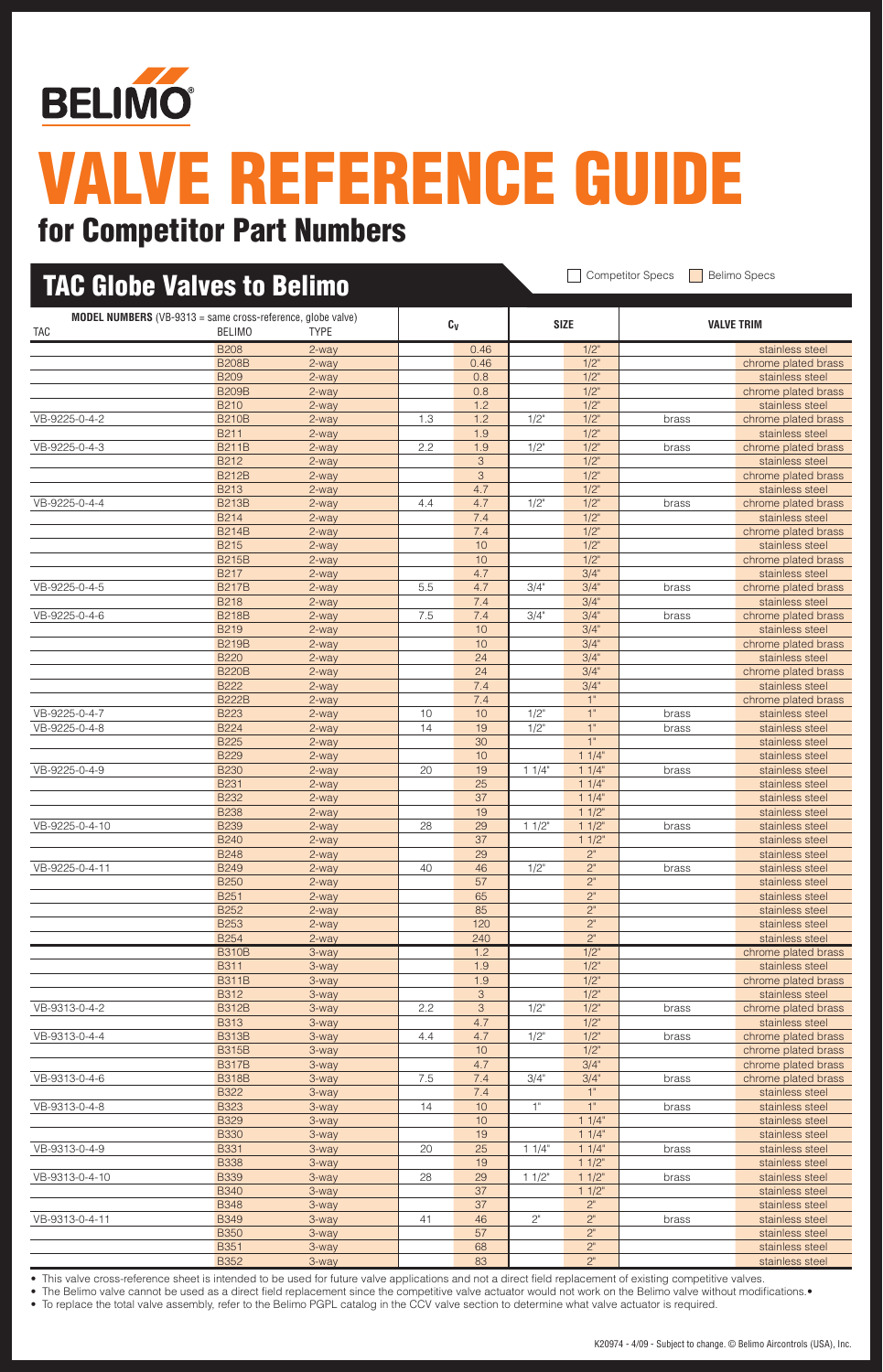

### for Competitor Part Numbers

| <b>TAC Globe Valves to Belimo</b> |                                                                                     |                  |                |                 |         |                        |       |                                        |
|-----------------------------------|-------------------------------------------------------------------------------------|------------------|----------------|-----------------|---------|------------------------|-------|----------------------------------------|
| <b>TAC</b>                        | <b>MODEL NUMBERS</b> (VB-9313 = same cross-reference, globe valve)<br><b>BELIMO</b> | <b>TYPE</b>      |                | Cv              |         | <b>SIZE</b>            |       | <b>VALVE TRIM</b>                      |
|                                   | <b>B208</b>                                                                         | 2-way            |                | 0.46            |         | $1/2$ "                |       | stainless steel                        |
|                                   | <b>B208B</b>                                                                        | 2-way            |                | 0.46            |         | $1/2$ "                |       | chrome plated brass                    |
|                                   | <b>B209</b>                                                                         | 2-way            |                | 0.8             |         | $1/2$ "                |       | stainless steel                        |
|                                   | <b>B209B</b>                                                                        | 2-way            |                | 0.8             |         | $1/2$ "                |       | chrome plated brass                    |
| VB-2253-0-8-20                    | <b>B210</b><br><b>B210B</b>                                                         | 2-way<br>$2-way$ | 1              | 1.2<br>1.2      | $1/2$ " | $1/2$ "<br>$1/2$ "     | brass | stainless steel                        |
|                                   | <b>B211</b>                                                                         | 2-way            |                | 1.9             |         | $1/2$ "                |       | chrome plated brass<br>stainless steel |
|                                   | <b>B211B</b>                                                                        | 2-way            |                | 1.9             |         | $1/2$ "                |       | chrome plated brass                    |
|                                   | <b>B212</b>                                                                         | 2-way            |                | 3               |         | $1/2$ "                |       | stainless steel                        |
|                                   | <b>B212B</b>                                                                        | 2-way            |                | 3               |         | $1/2$ "                |       | chrome plated brass                    |
|                                   | B213                                                                                | 2-way            |                | 4.7             |         | 1/2"                   |       | stainless steel                        |
| VB-2253-0-8-24                    | <b>B213B</b>                                                                        | 2-way            | $\overline{4}$ | 4.7             | $1/2$ " | $1/2$ "                | brass | chrome plated brass                    |
|                                   | <b>B214</b>                                                                         | 2-way            |                | 7.4             |         | $1/2$ "                |       | stainless steel                        |
|                                   | <b>B214B</b>                                                                        | 2-way            |                | 7.4             |         | $1/2$ "                |       | chrome plated brass                    |
|                                   | <b>B215</b><br><b>B215B</b>                                                         | 2-way            |                | 10<br>10        |         | $1/2$ "<br>$1/2$ "     |       | stainless steel                        |
|                                   | <b>B217</b>                                                                         | 2-way<br>2-way   |                | 4.7             |         | 3/4"                   |       | chrome plated brass<br>stainless steel |
|                                   | <b>B217B</b>                                                                        | 2-way            |                | 4.7             |         | 3/4"                   |       | chrome plated brass                    |
|                                   | <b>B218</b>                                                                         | 2-way            |                | 7.4             |         | 3/4"                   |       | stainless steel                        |
|                                   | <b>B218B</b>                                                                        | 2-way            |                | 7.4             |         | 3/4"                   |       | chrome plated brass                    |
|                                   | B219                                                                                | 2-way            |                | 10              |         | 3/4"                   |       | stainless steel                        |
|                                   | <b>B219B</b>                                                                        | 2-way            |                | 10              |         | 3/4"                   |       | chrome plated brass                    |
|                                   | <b>B220</b>                                                                         | 2-way            |                | 24              |         | 3/4"                   |       | stainless steel                        |
|                                   | <b>B220B</b>                                                                        | 2-way            |                | 24              |         | 3/4"                   |       | chrome plated brass                    |
|                                   | B222<br><b>B222B</b>                                                                | 2-way<br>2-way   |                | 7.4<br>7.4      |         | 3/4"<br>1"             |       | stainless steel                        |
|                                   | <b>B223</b>                                                                         | 2-way            |                | 10              |         | $1"$                   |       | chrome plated brass<br>stainless steel |
|                                   | <b>B224</b>                                                                         | 2-way            |                | 19              |         | 1"                     |       | stainless steel                        |
|                                   | <b>B225</b>                                                                         | 2-way            |                | 30              |         | 1"                     |       | stainless steel                        |
|                                   | <b>B229</b>                                                                         | 2-way            |                | 10              |         | 11/4"                  |       | stainless steel                        |
|                                   | <b>B230</b>                                                                         | 2-way            |                | 19              |         | 11/4"                  |       | stainless steel                        |
|                                   | <b>B231</b>                                                                         | 2-way            |                | 25              |         | 11/4"                  |       | stainless steel                        |
|                                   | <b>B232</b>                                                                         | 2-way            |                | 37              |         | 11/4"                  |       | stainless steel                        |
|                                   | <b>B238</b>                                                                         | 2-way            |                | 19              |         | 11/2"                  |       | stainless steel                        |
|                                   | <b>B239</b><br><b>B240</b>                                                          | 2-way<br>2-way   |                | 29<br>37        |         | $11/2$ "<br>$11/2$ "   |       | stainless steel<br>stainless steel     |
|                                   | <b>B248</b>                                                                         | 2-way            |                | 29              |         | 2"                     |       | stainless steel                        |
|                                   | <b>B249</b>                                                                         | 2-way            |                | 46              |         | 2"                     |       | stainless steel                        |
|                                   | <b>B250</b>                                                                         | 2-way            |                | 57              |         | 2"                     |       | stainless steel                        |
|                                   | <b>B251</b>                                                                         | 2-way            |                | 65              |         | 2"                     |       | stainless steel                        |
|                                   | <b>B252</b>                                                                         | 2-way            |                | 85              |         | 2 <sup>n</sup>         |       | stainless steel                        |
|                                   | <b>B253</b>                                                                         | 2-way            |                | 120             |         | $2"$                   |       | stainless steel                        |
|                                   | <b>B254</b>                                                                         | 2-way            |                | 240             |         | $2"$                   |       | stainless steel                        |
|                                   | <b>B310B</b><br><b>B311</b>                                                         | 3-way            |                | 1.2<br>1.9      |         | $1/2$ "<br>$1/2$ "     |       | chrome plated brass<br>stainless steel |
|                                   | <b>B311B</b>                                                                        | 3-way<br>3-way   |                | 1.9             |         | $1/2$ "                |       | chrome plated brass                    |
|                                   | <b>B312</b>                                                                         | 3-way            |                | $\mathbf{3}$    |         | $1/2$ "                |       | stainless steel                        |
|                                   | <b>B312B</b>                                                                        | 3-way            |                | $\mathfrak{S}$  |         | $1/2$ "                |       | chrome plated brass                    |
|                                   | <b>B313</b>                                                                         | 3-way            |                | 4.7             |         | $1/2$ "                |       | stainless steel                        |
|                                   | <b>B313B</b>                                                                        | 3-way            |                | 4.7             |         | 1/2"                   |       | chrome plated brass                    |
|                                   | <b>B315B</b>                                                                        | 3-way            |                | 10              |         | $1/2$ "                |       | chrome plated brass                    |
|                                   | <b>B317B</b>                                                                        | 3-way            |                | 4.7             |         | 3/4"                   |       | chrome plated brass                    |
|                                   | <b>B318B</b>                                                                        | 3-way            |                | 7.4             |         | 3/4"                   |       | chrome plated brass                    |
|                                   | <b>B322</b>                                                                         | 3-way            |                | 7.4<br>10       |         | $1"$<br>1"             |       | stainless steel                        |
|                                   | <b>B323</b><br><b>B329</b>                                                          | 3-way<br>3-way   |                | 10              |         | 11/4"                  |       | stainless steel<br>stainless steel     |
|                                   | <b>B330</b>                                                                         | 3-way            |                | 19              |         | 11/4"                  |       | stainless steel                        |
|                                   | <b>B331</b>                                                                         | 3-way            |                | $\overline{25}$ |         | 11/4"                  |       | stainless steel                        |
|                                   | <b>B338</b>                                                                         | 3-way            |                | 19              |         | 11/2                   |       | stainless steel                        |
|                                   | <b>B339</b>                                                                         | 3-way            |                | 29              |         | $11/2$ "               |       | stainless steel                        |
|                                   | <b>B340</b>                                                                         | 3-way            |                | 37              |         | 11/2"                  |       | stainless steel                        |
|                                   | <b>B348</b>                                                                         | 3-way            |                | $\overline{37}$ |         | 2"                     |       | stainless steel                        |
|                                   | <b>B349</b>                                                                         | 3-way            |                | 46              |         | 2"                     |       | stainless steel                        |
|                                   | <b>B350</b>                                                                         | 3-way            |                | 57              |         | 2"                     |       | stainless steel                        |
|                                   | <b>B351</b><br><b>B352</b>                                                          | 3-way<br>3-way   |                | 68<br>83        |         | $2"$<br>2 <sup>n</sup> |       | stainless steel<br>stainless steel     |
|                                   |                                                                                     |                  |                |                 |         |                        |       |                                        |

• This valve cross-reference sheet is intended to be used for future valve applications and not a direct field replacement of existing competitive valves.

• The Belimo valve cannot be used as a direct field replacement since the competitive valve actuator would not work on the Belimo valve without modifications.